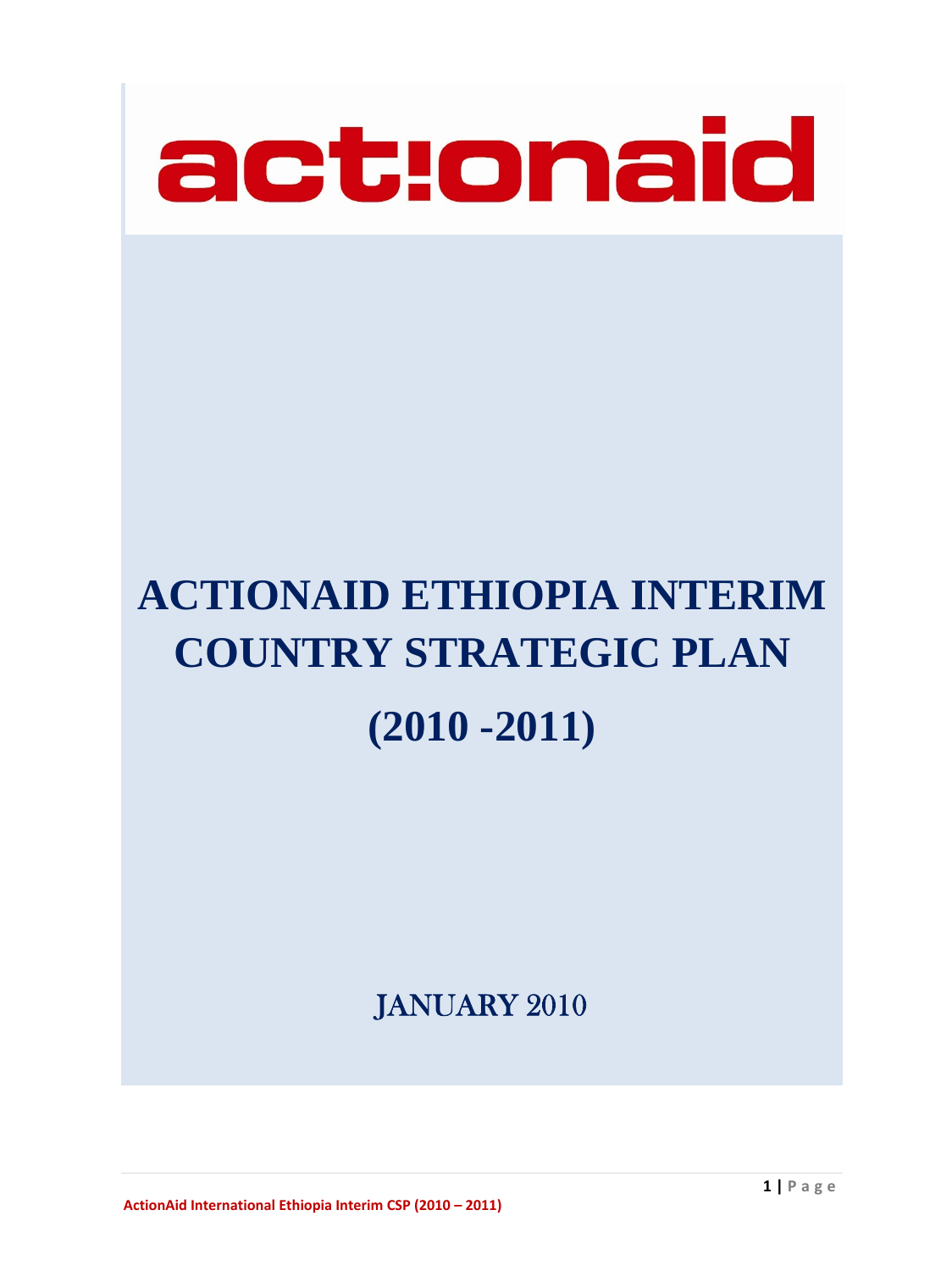# Table of contents

| 7.                                                                                |  |
|-----------------------------------------------------------------------------------|--|
|                                                                                   |  |
|                                                                                   |  |
|                                                                                   |  |
|                                                                                   |  |
|                                                                                   |  |
| 8.1 Building Committed, Competent and Value-oriented Leadership and Team  19      |  |
| 8.2 Structures, Polices and Systems for Enhanced Accountability and Legitimacy 20 |  |
|                                                                                   |  |
|                                                                                   |  |
|                                                                                   |  |
|                                                                                   |  |
|                                                                                   |  |
|                                                                                   |  |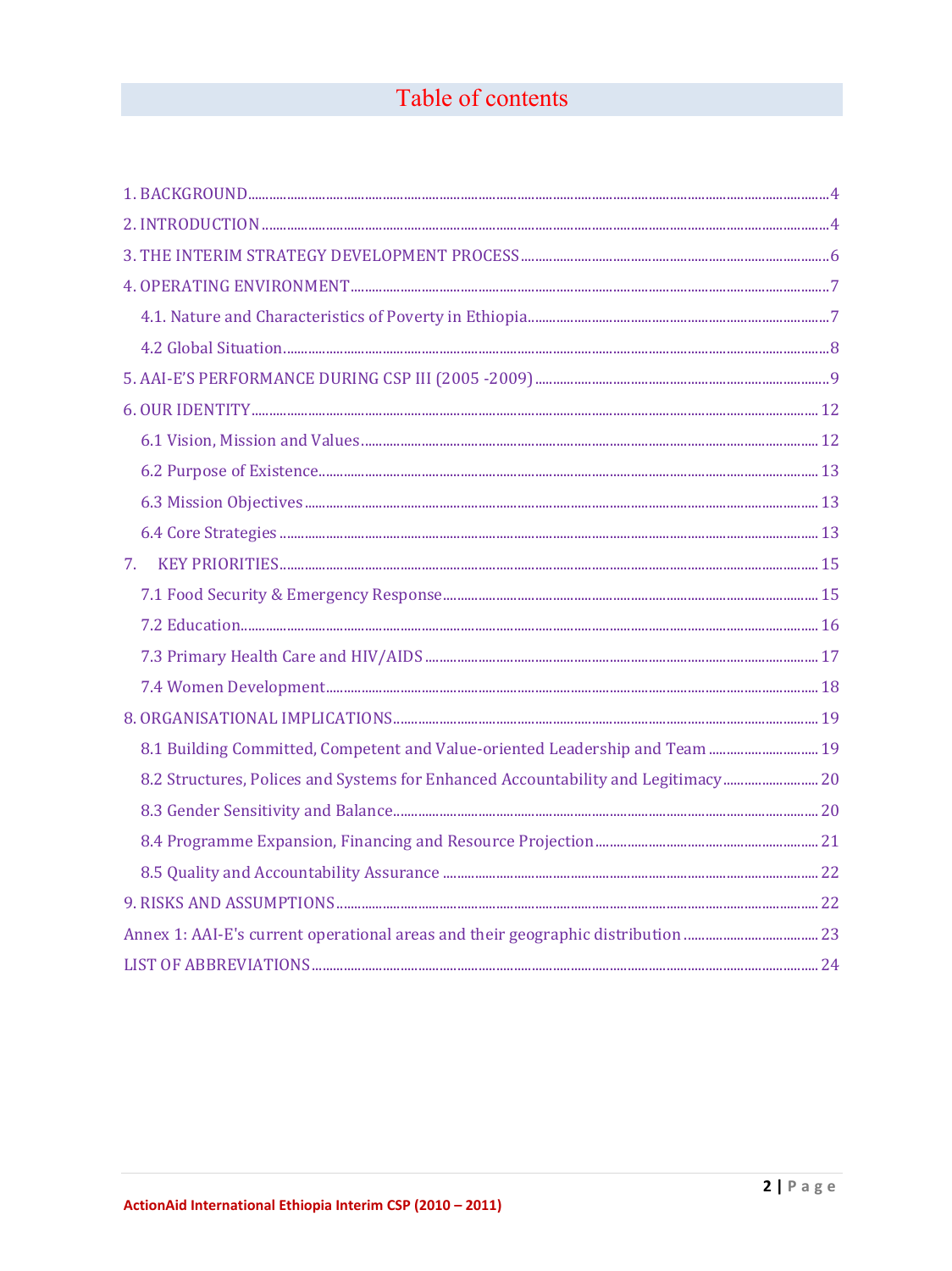#### Dear Colleagues and Partners,

This Interim Country strategy Paper (ICSP), a bridge between the just ending CSP III and the upcoming CSP IV, is a result of a relatively rapid review demanded by multiple and equally rapid developments and challenges from outside and within the organization. External changes include the global and domestic financial and economic turmoil expressed through declining revenue which is further hit by inflation and exchange rate fluctuations. The newly enacted Charities and Societies Proclamation redefined work on promotion of human rights, democracy and justice as no-go areas for INGOs and local organizations earning more than ten per cent their budget from foreign sources. Internally issues of programme quality, focus, linkage and documentation needed to be addressed.

While these contextual elements required adjustments in the medium term, the changes were built on a more stable organizational foundation. The centrality of poor women and men and our commitment to join hands with them and other pro-poor institutions; our vision of a poverty free Ethiopia; attachment to and observance of our core values will continue to guide our work and relations. In addition to ensuring viability and relevance to the context and lived realities of the poor, the opportunity of developing this ICSP was used to enhance harmony with our the Africa Strategy Plan (2005-2010) named 'Another Africa is Imperative' and the International Strategy (2005-2010), 'Rights to End Poverty'. The 2010/11 timeframe for this ICSP is set to allow for adequate transitional learning on the changing context and harmonize the schedule for the formulation of CSP IV with AAI which will start taking stock in 2010 for the new global strategy beyond 2012.

Considering the rapid unraveling of events in the economic and legal terrain and the urgency for adjustment, commendable and successful efforts were made to ensure the involvement of staff, partners and above-country colleagues in the process of defining the challenges and framing this ICSP. I thank all who gave their time and energy for the betterment of the process as well as the product. I would like to extend the special appreciation of the Lead Team to the colleagues of Programme Development Department who led us all for the realization of this good work. I now call upon staff and partners to meet the challenges of translating this guide on the ground with the poor and stakeholders while working towards the shaping of our next CSP IV.

Retta Menberu

Country Director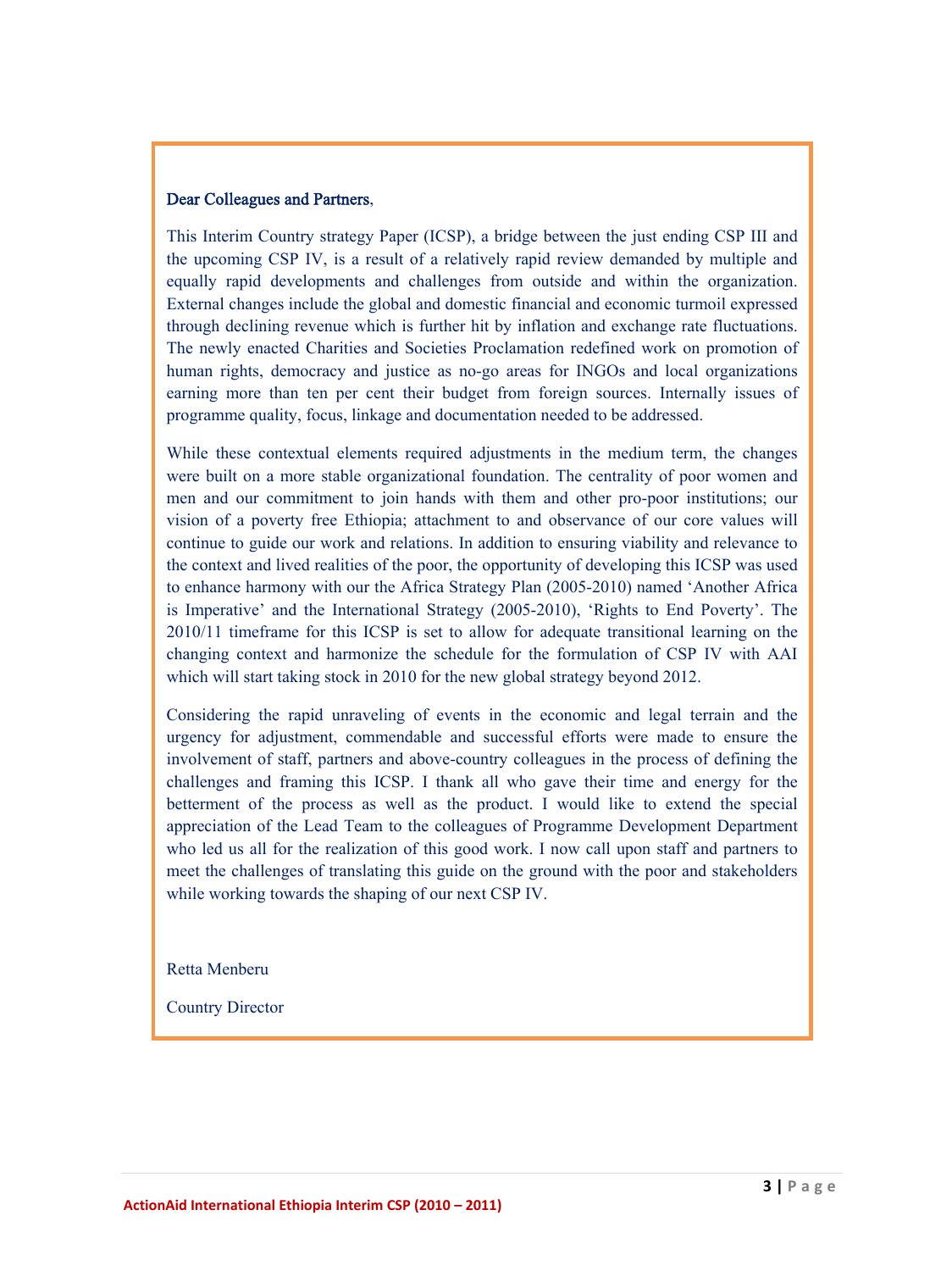## <span id="page-3-0"></span>**1. BACKGROUND**

Over the past nineteen years ActionAid Ethiopia has evolved through three distinct development phases. The first phase (1989 – 1993) was characterized by micro-level welfare and service delivery projects. The second phase (1994–1998) which started with the preparation of the first Country Strategy Paper (CSP) provided the framework for growth and increased coverage. During this period, the CP emphasized the importance of community organization around savings and credit activities, participatory approaches in planning and helping the emergence and development of local CSOs. It also gave exclusive focus to the poorest households. The CP expanded its services to ten Development Areas (DAs) and opened itself for greater partnership-based works. During this period, advocacy in favor of alternative approach to expand basic education (ACCESS) started.

The third phase began with the second CSP (2000–2004), which coincided with Action Aid's global strategy called *Fighting Poverty Together*. It endorsed four key strategies: *local poverty eradication initiatives, public policy advocacy, partnership against poverty and institutional capacity building w*ith a marked shift towards a rights-based approach to development. These strategic choices guided the CP to fight poverty and the structural constraints that cause it. During this period the organization went through substantial organizational change processes and introduced various policies, approaches and working methodologies to capacitate staff to make the necessary shift in orientation and programme development. AAI-E broadened its engagement areas and increased and diversified its networks and partners during this phase. The third CSP, though a continuation of the last CSP, is substantially different in its analysis of the causes of poverty and its choice of strategic objectives. It provides deeper and holistic understanding about the dynamics of poverty. It goes beyond CSP II, and emphasized the centrality of rights based approaches and governance issues in AAI-E's work

Apart from numerous short term and mid-term projects and other capacity building supports to CSOs and government in different parts across Ethiopia and around various thematic areas, AAI-E has been operating long-term and integrated development programmes (ranging from 10 to 13 years) in 26 woredas of Tigray, SNNPRS, Amhara, Oromia, and Benishangul Gumuz regional states and Addis Ababa. Of these, AAI-E phased out from ten woredas namely Alaje & Hawzen (in partnership with REST in Tigray); Wadla, Dessie & Lalomama (in partnership with ORDA, Forum on Street Children and the Agri-Service Ethiopia respectively in Amhara); Dalocha & Koysha (SNNPRS); Adama (in partnership with VISION, which still gets support in 2009, in Oromia); Entoto, Addis Ketema & Nifas Silk Lafto (in partnership with ProPride and WISE in Addis Ababa).

Currently, AAI-E is operating long-term integrated development programs in 18 *woredas* in five regional states. Moreover, it is working with and supporting various national NGOs, government sectors and academic institutions in Addis, Diredawa, Oromia, SNNPRS, Benishangul Gumuz, Tigray, Amhara and Afar regional states on various development agendas through its regional offices and from the  $centre<sup>1</sup>$  $centre<sup>1</sup>$  $centre<sup>1</sup>$ .

## **2. INTRODUCTION**

CSP III ends in 2009, a year before AAI's current strategy, Rights to End Poverty, which comes to end in 2010. Needless to say, developing AAI-E's new strategy ahead of AAI would affect its coherence in terms of prioritizing thematic areas, strategies and measuring changes. Therefore, in order to retain our global institutional strategic coherence and operational harmony, AAI-E will adopt this interim strategy

<span id="page-3-1"></span><sup>&</sup>lt;sup>1</sup> Refer annex one to see AAI-E's current long-term operational Development Areas and its geographic coverage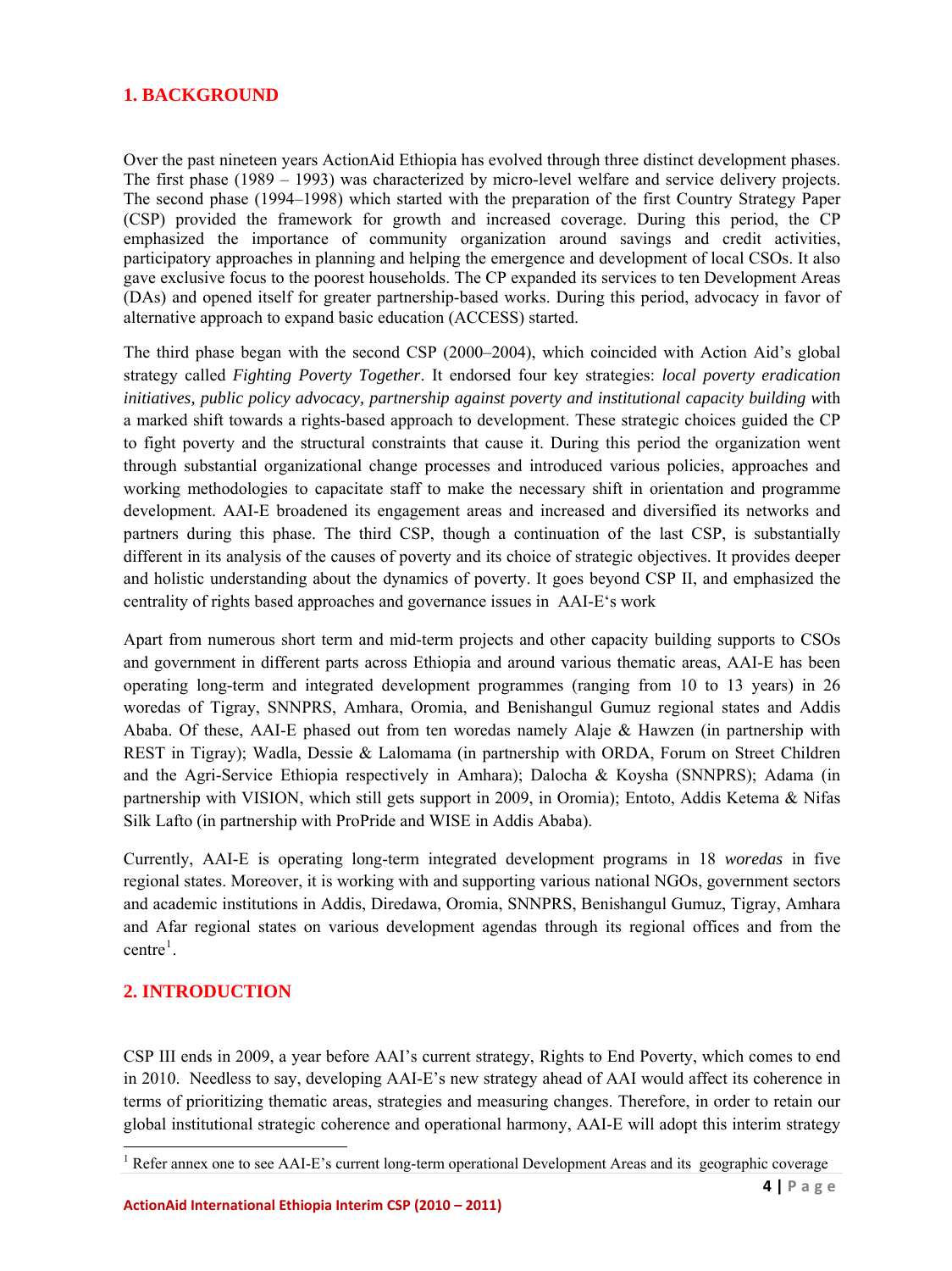whilst formulating a longer term strategy for adoption in 2011. Beyond considerations of institutional cohesion and coherence within the global AAI family, the external operational environment has experienced significant uncertainties due to global financial crisis and the new Ethiopian Charities and Societies Proclamation. These factors combined constitute compelling reasons for AAI-E to delay developing the fourth CSP. The course of action adopted by AAI-E will enable it to stay in step with the AAI global strategy development processes as well as statutory requirements imposed by the new legislation in Ethiopia.

This interim Country Strategic Plan  $(2010 - 2011)$  is a continuation of CSP III  $(2005 - 2009)$ . In order to ensure compliance with legal and operational requirements , this ICSP has deliberately made some changes and modifications to operational structure and the overall development approach, strategies, thematic and sub-thematic priority selection and focus.

The programme work focuses on continuing operations in areas where AAI-E has best experience mainly at grassroots level and to further strengthen and replicate them. As intimated above, change has also been made to the organizational structure, staff size and competences. These changes are aimed at improving programme focus and quality, inter-linkages, cost-effectiveness whilst ensuring compliance with the new Charities and Societies proclamation. They reflect AAI-E's effort to respond to the global financial crisis and local inflationary factors.

## **The Structure of the ICSP**

The ICSP has nine major sections; the first three sections discuss highlights of AAI-E's evolution in the last 19 years from micro-level welfare and service delivery organization to an institution that promotes rights based approach to development. This part of the ICSP also briefly outlines AAI-E's geographic expansion, major partners and current operational areas. The sections also detail the major processes adopted in the course of developing the interim CSP.

The fourth section is about the current national level poverty situation and its characteristics and major global level circumstances that could particularly affect –either negatively or positively -the current and future national context. A thorough assessment of the national poverty situation in selected geographic areas and other elements of the operating environment informed the selection of the key programme priorities, strategies; as well as the appropriate organizational changes aforementioned that further enable AAI-E fit and remain dynamic during the interim CSP period.

AAI-E's major performances and achievements during the CSP III period are discussed in the fifth section. AAI-E doesn't originally intend to introduce completely new areas of priority but to build on previous best experiences in a manner that provide us leverage to influence others to replicate them.

Section six and seven describe our core vision, mission, values, mission objectives, core strategies which are also AAI-E's expressions of true identity. Moreover, key thematic areas and their focus, core actions and expected outcomes at the end of the interim CSP period are detailed here.

The enabling environment that AAI-E should internally create in its leadership, structures, systems, programme financing, accountability assurance mechanisms and commitment in making gender central to programme works and staffing are detailed in section eight.

Section nine, in addition to threats, is about essential conditions we expect them to happen mainly in the external environment to smoothly operate and achieve the overall objectives of the period.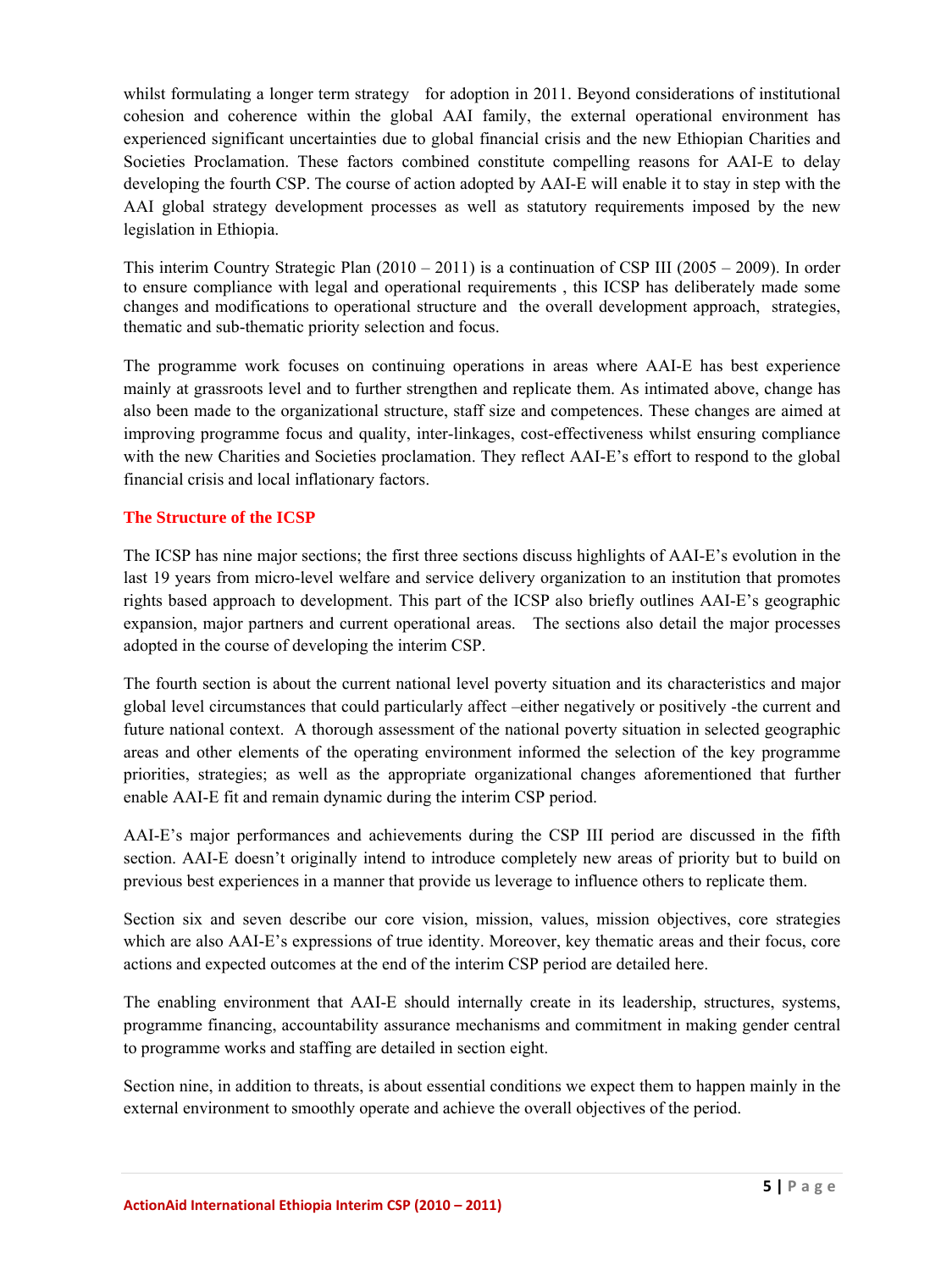<span id="page-5-0"></span>Finally, due to internal and external matters calling for immediate actions and nature of strategic plan that AAI-E opted to produce, the CSP formulation has not passed through all conventionally established processes. However, as explained in section three, important aspects in the formulation process have been considered.

## **3. THE INTERIM STRATEGY DEVELOPMENT PROCESS**

The interim strategy development process was led by Change Management Team, which comprises senior management team members with considerable support provided by the Country Director, other staff members and ActionAid International East and South Africa Region.

Internal rapid CSP III programme review was conducted by PRAD and Programme Effectiveness Department staff to examine AAI-E's extent of programme performance against the set objectives and strategies of CSP III. Similar exercise was undertaken by Finance and Fundraising team in order to evaluate AAI-E's performance in terms of meeting the plan on programme financing and resource projection both regular giving through child sponsorship and official funding. Likewise a review was made on the accomplishments of HR and OD functions, which was supported by external consultant. Moreover, an external reviewer was hired to assess the implications of the new Charities and Societies Proclamation on AAI-E's operation. Various discussion sessions were organized to reflect on and refine the outputs of each review and assessment and changes made as a result of this reviews.

During the interim strategy development, in addition to the outcomes of each review mentioned, PASDEP progress report 2006/07, Another Africa is Imperative (AAI Africa







Strategic Plan 2005 – 2010), UNDP reports, Rights to End Poverty (ActionAid International strategy 2005 – 2010) and other country programme experiences were thoroughly referred to determine AAI-E's choice of priorities and strategic directions. Subsequently we revised the CSP III vision, mission and values and identified major focus areas for the CP to pursue over the interim strategy period.

Consecutive staff discussion sessions were organized at all levels and their feedbacks were incorporated. Moreover, similar consultation forum was organized to AAE long-term partners who gave us valuable comments to enrich the ICSP.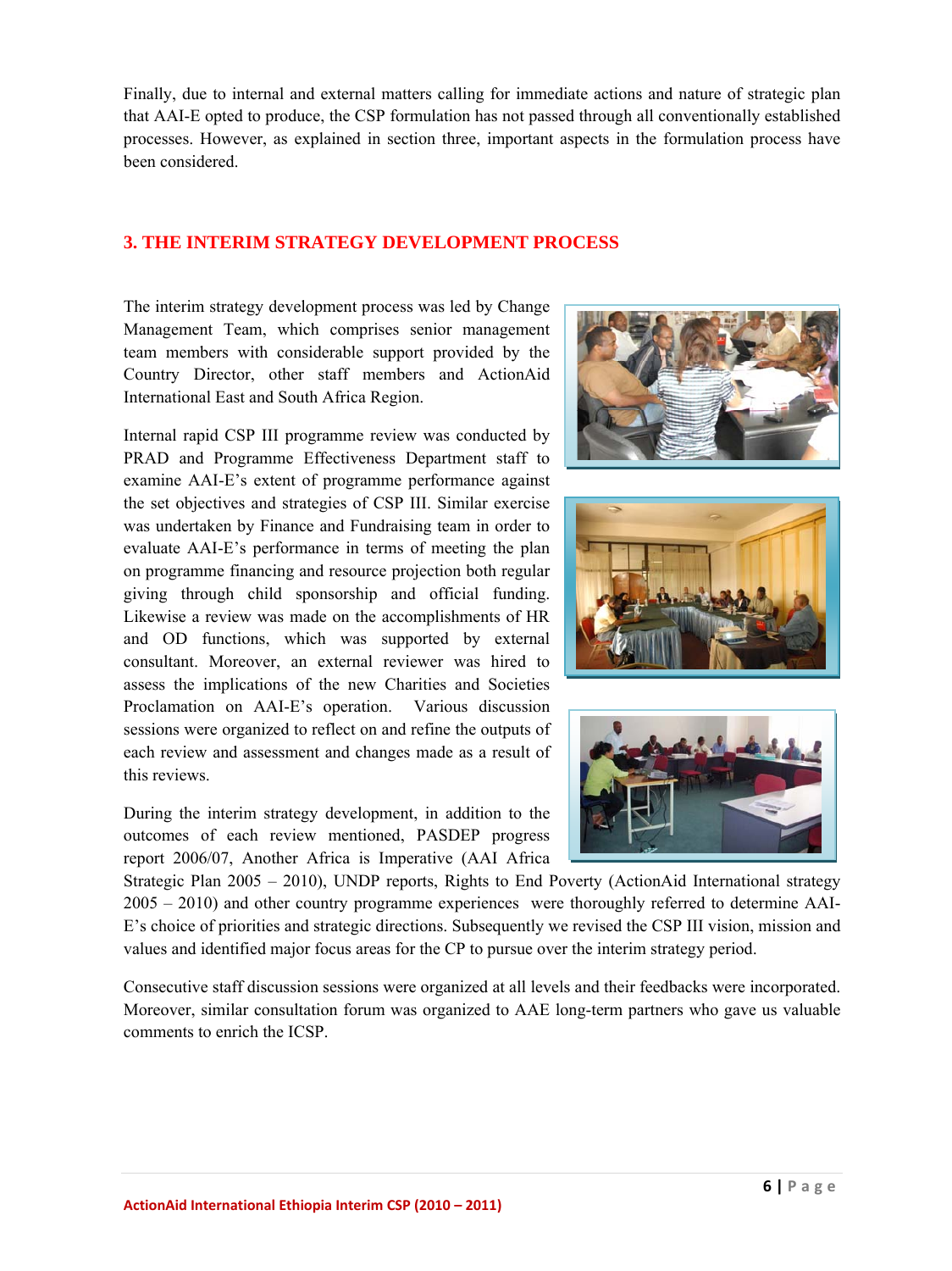## <span id="page-6-0"></span>**4. OPERATING ENVIRONMENT**

## **4.1. Nature and Characteristics of Poverty in Ethiopia**

The poverty in Ethiopia is a result of multiple factors of economic, social, environmental, technological, political and institutional nature that collectively impact on poor peoples' livelihood. The rate of poverty fell from 44.2% in 2000 (the baseline year for Ethiopia) to 36.5% in 2005, with similar changes for the proportion of people experiencing hunger. Despite the relatively high economic growth, over 10% per annum, and progresses in poverty reduction and governance, Ethiopia, with annual average per capita income of US \$180 in  $200\frac{5}{06}$  $200\frac{5}{06}$ , stands 169<sup>th</sup> out of 177 countries.<sup>[3](#page-6-1)</sup>. Although there is report that total production of major crops during the main season increased to 149 million quintals (12% increase over 2005/06), Ethiopia is challenged by soaring food price escalation, which is painful particularly to the urban poor. The country has been hit by cyclic drought that comes on average in 10-15 years time. However, recent phenomenon indicates that the cycle has decreased to 5-10 years.

HIV/AIDS is in turn aggravating the crisis of poverty by eroding household incomes and constraining the national endeavor on education, health and food security. HIV/AIDS is increasing number of AIDS orphans, new forms of households headed by children, women and elderly; as well as unmatched burdens on girls and women in infection, caring and supporting PLWHA. According to Ministry of Health (MOH) single-point estimation the national HIV adult prevalence in 2009 was estimated at 2.3%. As estimated in 2009, there are 1,116,216 (59% females) people living with HIV/AIDS and 855,720 AIDS orphans. Among the HIV positive people in the country the number of people who need antiretroviral has reached about 336, 160 of which about 120,000 are ever on treatment and 40% of the clients defaulted due to various reasons.

According to PASDEP**[4](#page-6-1)** Annual Progress Report, the number of students in primary schools increased to 14 million taking the gross primary enrollment ratio to 91.6%; Net Primary Enrollment ratio for school age children (7-14) has increased to 78.6%; gross first cycle secondary enrollment reached 36.2 %; the annual intake capacity of higher education has increased to 48,053(male 34,511 and female 13,995) bringing the total number of students in universities to 180,000 in 2006/07". Even though there has been such significant stride in physical coverage, much more leaves to be desired in ensuring quality standards. The country's achievement in education is challenged by high dropout rates and high repetition rates in primary schools; pupil-section and pupil-teacher ratio in secondary school has still remained to be high; low level of access to primary education in some regions; and low level of higher education. The adult literacy rate is about 40% which is among the lowest in Sub-Saharan Africa.

The situation of women and girls who make up 50% of the Ethiopian population has significantly improved in the past decade due to the efforts of government and non-government actors. Notable gains were made in the improvement of the policy frameworks that ensure equal opportunities for women and girls. Since the introduction of the Constitution in 1995, revisions have been carried out to subordinate laws such as the family law, the criminal law, labor law, pension law and nationality law. Among other things, these laws provided better legal guarantees for women's protection from violence including harmful traditional practices such as FGM, equality in marriage relations, equal opportunity at work and better rights for working mothers. There are, however, critical gaps and areas for improvement to enable women and girls fully realize their potentials to benefit from and contribute to the country's development initiatives. Women's social well-being is challenged by many factors. There is high maternal mortality rate (671/100,000 live births). Aantenatal and post-natal health coverage is 52% and

<span id="page-6-1"></span><sup>&</sup>lt;sup>2</sup> Report by MoFED for 2007 Annual Ministerial Review

<sup>3</sup> UNDP HDR 2007

<sup>&</sup>lt;sup>4</sup> PASDEP Annual Progress Report 2006/07, Ministry of Finance and Economic Development (MoFED), December, 2007, Addis Ababa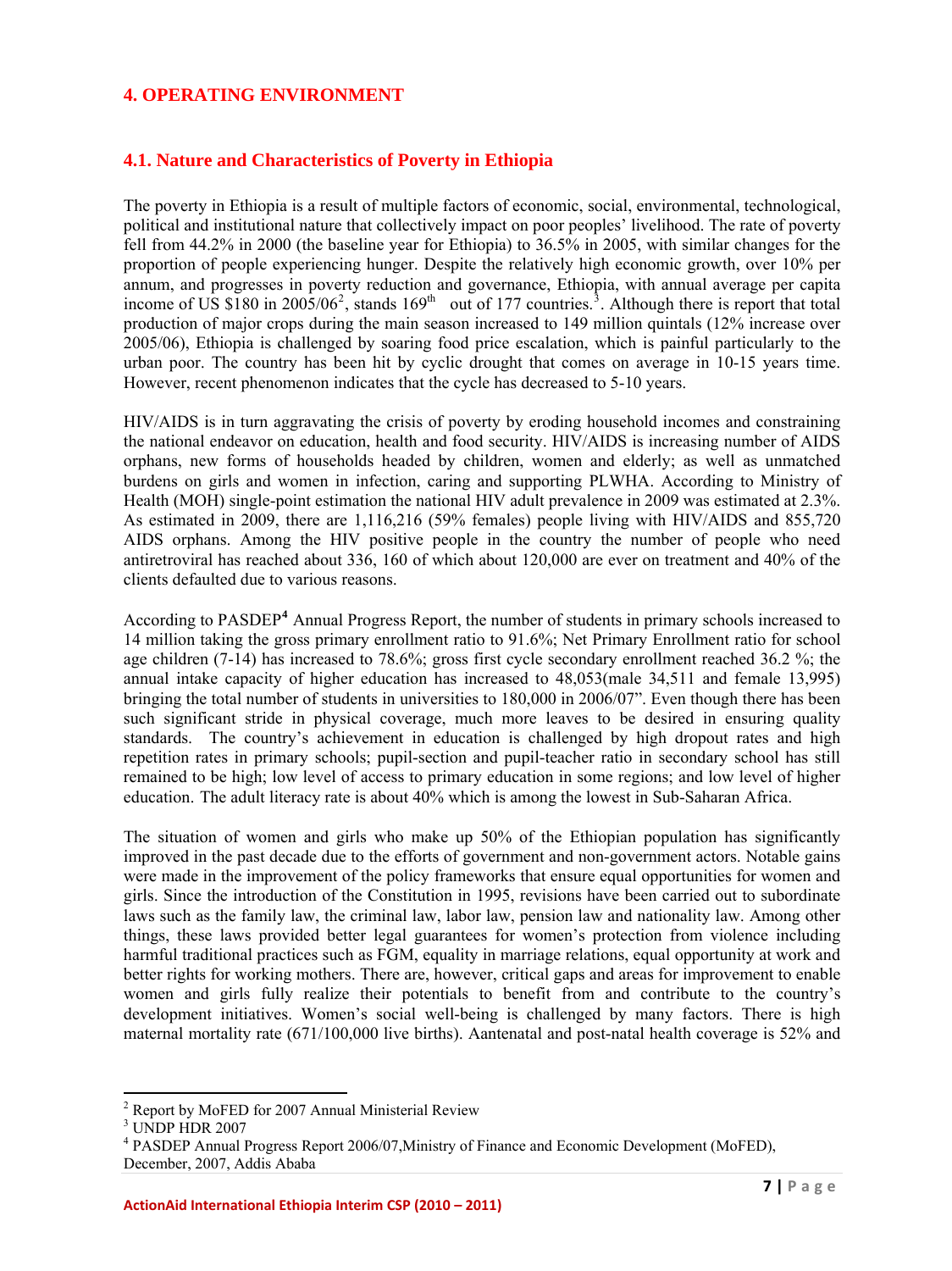<span id="page-7-0"></span>19% respectively<sup>[5](#page-7-1)</sup> while attended delivery is only  $15\%$ <sup>[6](#page-7-2)</sup> Severe health problems such as obstetric fistula are still being experienced by significantly large number of women (DHS, 2005). Women are disproportionately affected by HIV/AIDS, the female prevalence rate being 2.6 as compared to 1.7% for males (PASDEP APR 2006/2007). Women's exposure to violence including HTPs has been found to increase their risk of exposure to HIV/AIDS (AAI-E, 2007).

On the other hand, there is remarkable progress in road network development in rural and urban areas. Access to clean water supply at national level reached 52.46% (82.02% for urban and 46.39% for rural) which is an area that needs adequate investment in the future. Population with access to telecommunication is increasing in urban and rural areas. The construction of the on-going five main hydro electric power generation stations with a total capacity of about 3,000 MW is another opportunity for the country to earn more foreign exchange and satisfy internal power demand.

Government and other political actors should emphasise on deepening dialogue to make the democratization process stronger. More and visible work is also required to reduce the existing vulnerabilities of the urban poor, particularly women, through intensifying the current micro and smallscale enterprises initiatives and introducing further jobs creation opportunities that target the poor. Moreover, the new Charities and Societies Proclamation should create conducive operating environment for CSOs to play active role in the fight against poverty and its root causes in Ethiopia.

## **4.2 Global Situation**

We realize that the effectiveness of the fight against poverty and its root causes depends, among other things; on the extent we understand the interdependence and interaction of global forces and phenomena. The existing unjust international terms of trade, the undemocratic international economic governance systems, the debt burden, the scourge of western caused climate change, low levels of foreign direct investment and tied development assistance have collectively combined to deepen the impoverishment of Ethiopian small holder farmers, rural folk, women, the urban poor, youth, and the elderly. Often developing country governments are forced to expend huge sums of money and other resources addressing short-term humanitarian emergencies caused by a combination of these factors. Ending poverty will require that these global injustices be addressed in a partnership between the people and the Ethiopian State. AAI-E sees its role as that of addressing the immediate needs of the poorest of the poor in line with Ethiopia's national development plans and also highlights the global injustices that reverse the gains of national level development partnerships.

The present global economic crisis has severely eroded Ethiopia's foreign exchange earnings from primary products such as coffee, hides and skins, sugar, flower, and textiles. The sluggish turn-around within the global economy also means that the performance of the hardest hit sectors of the Ethiopian economy may take some time.

The dominant and often dogmatic neoliberal approach to development prescribed by international financial institutions (IFIs) has significantly shrunk the policy space available to developing countries whilst attempting to forcibly integrate weak African economies into an uneven global economy dominated multinational corporations and western interests. Instances of forced liberalization and downsizing of the state have also seriously compromised the ability of the nation-state to deliver quality public services to its peoples, let alone effectively regulate economic transactions within their domain. Action Aid believes that poverty can not be eradicated nor sustainable development achieved without strong and strategic states. The last two decades have aptly demonstrated how neo-liberal policies erode poor countries' ability to respond to local needs and priorities.

<span id="page-7-1"></span><sup>5</sup> PASDEP APR 2006/2007

<span id="page-7-2"></span><sup>6</sup> MOH, 2005/6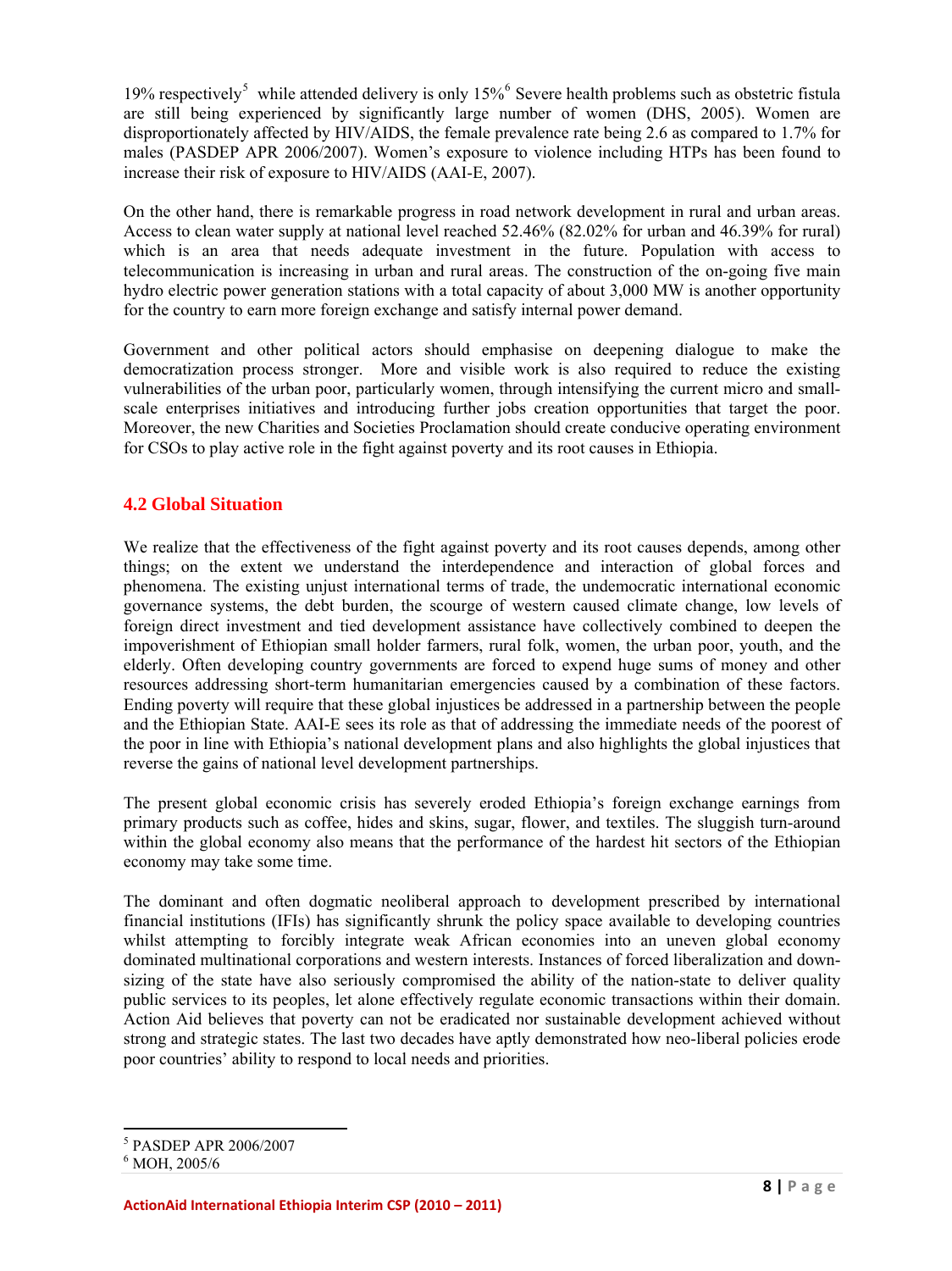<span id="page-8-0"></span>Conditionality imposed by multilateral institutions such as the World Bank and IMF and trading rules designed by WTO, which are ardent instruments of this ideology, are aggravating the situation of the poor in many places. They are forcing poor countries' governments to liberalize their key economic sectors by the different groups to form a market, privatize important public enterprises and rollback from providing essential public goods and services such as education, health, water and electricity. They prepare the ground for free reign of multilateral institutions and transnational companies that account very little to people whom they affect negatively. These same institutions including some official aid agencies are deeply involved in the national policy formulation processes while negatively affecting the state–society relations and eroding the sovereignty and authority of national governments.

The recent global financial and the ensuing economic crisis and the soaring national inflation added to the living vulnerabilities present a glaring contextual factor that demonstrated the disproportionate burden carried by the poor and marginalized people, a burden that resulted from a crises which is the result of excesses and negligence of the powerful. The volatile price of primary agricultural produce, fuel, exchange rate fluctuations are determined by factors far from the poor. The global climate change and its unraveling and projected catastrophe is another testimony to the fact that the poor are on the receiving end of this increasingly interdependent world. In reality the global north owes Africa an ecological and moral debt, which AAI-E believes requires compensation and not new debt deals.

The state of Ethiopia's development has been further frustrated because of the country's geopolitical position within the Horn of Africa, which is marked by instability and political volatility. The unresolved conflicts between Eritrea and Ethiopia, Eritrea and Djibouti, the weak transitional government in Somalia unable to contain or moderate extremism and the growing piracy, the Darfur conflict in the Sudan and the recent regrettable post-election violence in Kenya, the worsening food crisis and draught across the horn suffice to show how shaky and vulnerable the sub-region is. Ongoing efforts to link the sub-region through highways and power grids and endeavors to resolve cross border conflicts and tensions must incorporate broader regional and global geopolitical dynamics and evolving concerns and interests of economic, political and religious nature.

Global movements around MDGs seem to offer a glimmer of hope for global solidarity and cooperation to fight extreme poverty. There is greater understanding and convergence today that eradicating poverty and ensuring human rights are cornerstones for global peace, stability and security. At the continental level, the formation of African Union and initiatives such as NEPAD, APRM and regional economic communities and institutions such as Pan African Parliament and Africa Court of Justice present both opportunities and challenges to initiate an African-led development programme that is founded on people's participation and self-determination.

The unprecedented level of ICT development, increased global connectivity through different mechanisms such as the Internet, faster transportation facilities and quicker movement of capital and knowledge across countries and continents are opening greater opportunities and chances to form coalitions and build a global movement against poverty and injustice.

## **5. AAI-E'S PERFORMANCE DURING CSP III (2005 -2009)**

AAI-E employed six core strategies during CSP III period: rights based approach, participatory approach, policy research & people-centred advocacy, capacity building, partnership, alliance building & networking and information, communication & technology. It has been operating in five thematic areas (Food security & emergency response, HIV/AIDS, governance, Women Rights and Education) since the current CSP III has become operational in 2005. According to CSP III Rapid Review report (March 2009), all programme activities undertaken were found encouraging in terms of contributing for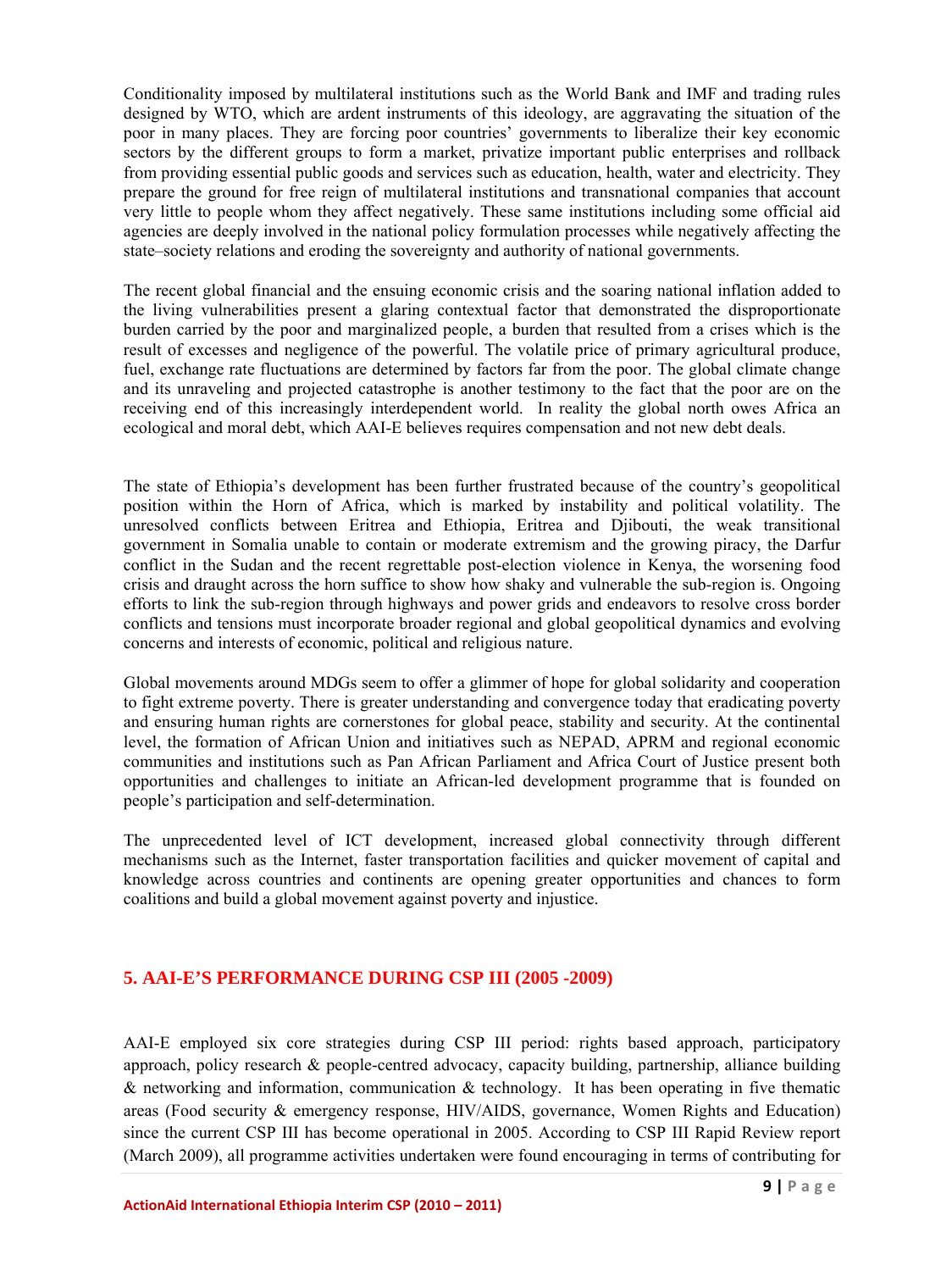the success of organizational mission objectives. Moreover, efforts made at all levels to pursue thematic and core strategies is also found strong.

Food Security was by far the largest intervention of AAI-E' and its major grassroots activities include crop development, natural resource development, organizing and capacity building of CBOs, livestock development, primary health care promotion, clean water development and emergency response. Each of these activities has a range of other sub-activities. For instance, crop development involves fruit and vegetable production, small scale irrigation, training and introducing improved seed varieties. As a result of these initiatives, considerable poor households have built assets and reduced vulnerability to shocks through various skills enhancing training and other supports designed to improve production and productivity. National and regional level functions have focused on activities such as food value chain analysis, land use and administration policy study and establishing national and regional level food security networks. AAI-E has provided life saving and livelihood securing assistances to various communities affected by natural disasters and conflicts in DAs and other parts of the country. Notable achievements have been recorded in improving poor households' income enhancing production and productivity.

AAI-E has adapted three-pronged approaches/models to mitigate the impacts of HIV/AIDS: supporting the establishment and capacities of institutions of PLWHA, enhancing the capability of HAPCOs from federal to District/Kebele level, and building community organizations and initiatives for effective and innovative grassroots response. As a result AAI-E can proudly to be part of the realization of many PLWHA organizations and networks including the National Network of PLWHA currently managing the Global Fund worth USD 25 million. There are demonstrable gains from the capacity-building work done to the government sector across the decentralized chain. CBAP programme in 27 woredas and 270 Kebeles in Oromyia, Amhara, SNNPRS, Benishanguel Gumuz, Tigray regions and Addis Ababa. Providing financial and technical support to partner NGOs, CBOs, government and community at large were major activities undertaken during promoting the CBAP model. For instance, over 75,000 community members and religious leaders were reached in CBAP mobilization and sensitization activities. STAR is a community driven and people centered approach and facilitates and supports the direct participation of people in the fight against the virus through joint reflection, planning and action. So far a total of 46 STAR circles are established. As a result of practicing these models, the level of awareness on HIV/AIDS and its prevention has grown in all woredas where CBAP is functional. STAR circle members start to analyze HIV/AIDS from trifocal (gender, right and HIV/AIDS) lenses. In addition to providing financial and technical support, AAI-E has delivered capacity building training to government, CSOs and FBOS on leadership, management and organizational development, monitoring  $\&$  evaluation, learning and documentation, policy advocacy, and fund mobilization  $\&$  allocation which aimed at enhancing the national HIV/AIDS response.

Along with promoting equitable education for all citizens, the significance of providing alternative basic education through the *ACCESS* approach has been considered as one main strategy in rural and remote areas where there are school age children without adequate access to basic education. In this regard, ActionAid has been providing support to the establishment of 100 *ACCESS* centers; strengthen the capacity of *ACCESS* Management Committees and government education personnel; organizing basic & refresher training for facilitators and paying their honorarium until government and community fully takeover *ACCESS*; providing basic teaching and learning materials; and adapting or developing curricula materials. Moreover, support was provided to the formal education system through upgrading and expansion of the primary schools, building additional classrooms and libraries, teacher training, and provision of other facilities to ensure the smooth transfer of children from *ACCESS* to formal schools and enhance education quality. Such linkage that is created in most areas with the formal school system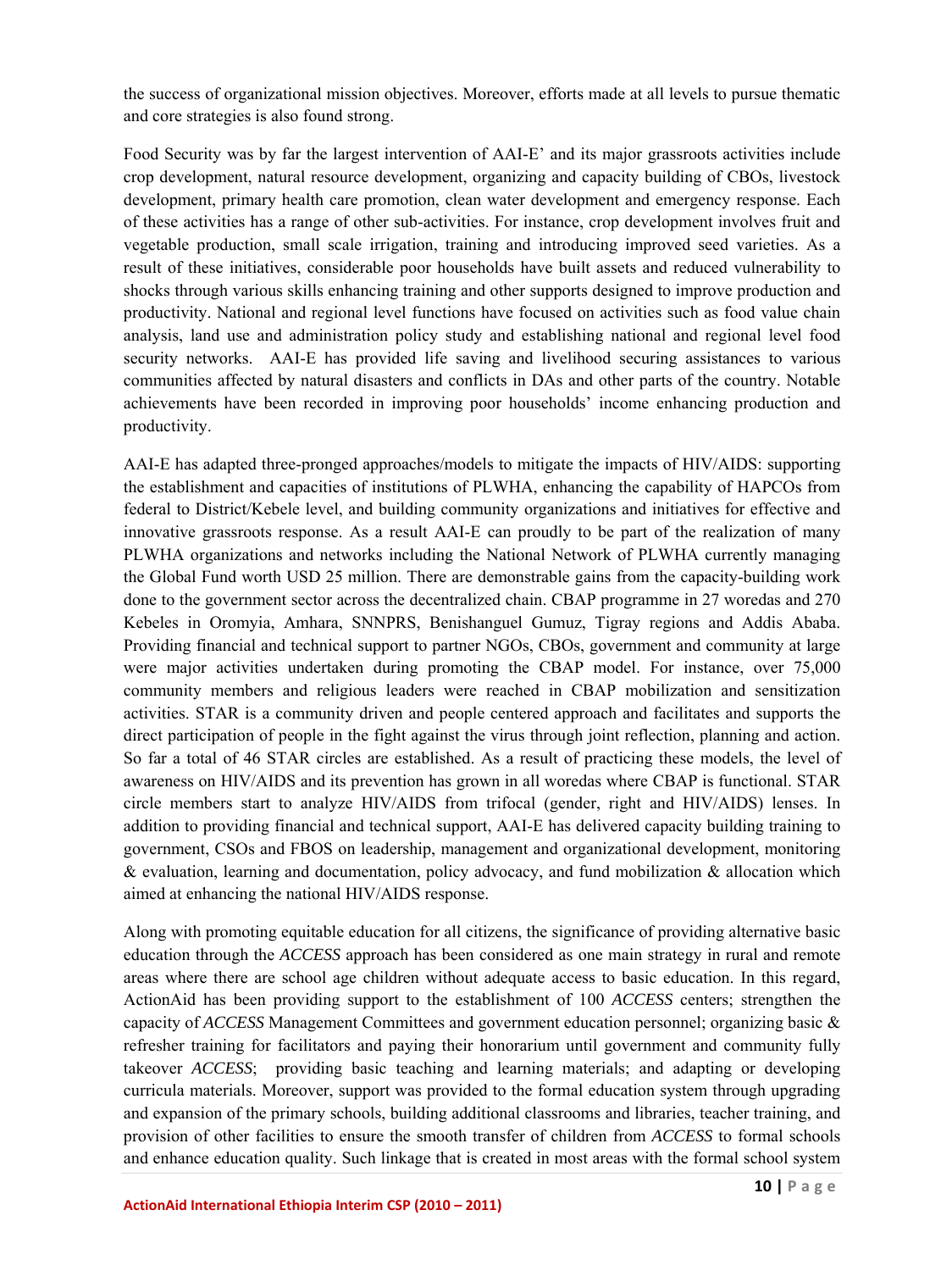has also helped poor children to make the transition from *ACCESS* centers to formal schools more easily. *ACCESS* centers have been built within a reasonable distance from a second cycle formal schools and serve as a satellite or feeder schools to the next cycle.

As part of efforts to create access to education for children, AAI-E has worked with the MOE at national and regional level to respond to the rights of children to free and compulsory education; initiated and supported the establishment of a GO\_NGO forum in the area of education; supported local NGOs working in the area of basic education to strengthen the policy dimensions of their activities; supported emerging regional; piloted Inclusive Education targeting disabilities; and worked with basic education associations network that involves 66 member NGOs at national level.

AAI-E can be proud of its engagement and notable achievements on addressing the issue of social exclusion in SNNPRS. The Bonga social minority program that had run for four years with the support of EU is one of such initiatives of AAI-E. The central objective of the project was to integrate minorities into the social structure and access public services without discrimination. The impact of the project reached to more than 281, 364 minorities in the neighboring woredas (or in Kaffa zone). Concrete changes were observed in the participation of minorities in social, political and economic lives in the woreda. Moreover, an awareness raising campaign on human, democratic and constitutional rights by involving youth groups drawn from different higher institutions and universities including Addis Ababa and Mekele Universities; community radio programs to enhance communities' awareness and participation on socio-economic matters (Janamora DA); supporting a research and dissemination on the situation of disability in Ethiopia; monitoring of PRSP/SDPRP, using citizen report card tool in partnership with PANE; conducting research and advocacy on restorative justice; carrying out researches and advocacy efforts on corruption and ethics pertaining to public institutions as components of anti-corruption campaign; the justice and law radio program of Tigray and TV programme on good governance with the objective of raising the awareness and consciousness of the public on human rights and democratic governance; publication and wide dissemination of pocket size 20,000 copies of the federal constitution have been major activities of the theme so far. Government, mainly at regional level, was the major partner to AAI-E while implementing many of such projects in Governance Theme.

Women's rights engagements of AAI-E focused on five priority areas which were reducing violence against women (VAW), addressing the link between HIV and VAW, promoting the land rights of women, enhancing women's decision making and facilitating the economic empowerment of women. Under the objective of reducing VAW, enhancing people's awareness and consciousness about the different forms of violence was among the commonly undertaken initiatives at all levels. In this direction several workshops and forums were carried out and IEC materials produced and disseminated. With the same objective in mind, international days of March 8 and 16 days of activism were marked through panel discussions, public rallies, running races, question and answer programs, etc. These initiatives have in some areas resulted in the reduction of some forms of harmful traditional practices such as early marriage and FGM. Improving the administration of justice and availing legal aid to victims of violence and injustice was also one of the areas of intervention. Hence, thousands of women were able to access legal services. The police institution at national and regional level was supported to introduce a gender sensitive police training curriculum as well as to put in place a child and women friendly unit in duty stations. AAI-E has also been actively taking part in the national gender based violence campaign coalition which is an anti-VAW advocacy group formed in 2006. With a view to addressing the intersection between VAW and HIV, a research on the intersection between VAW and HIV was produced and disseminated widely through different mechanisms including in a CD format, through the media and workshops. AAI-E and its partners have also carried out a one year campaign using the motto Women Won't Wait End HIV& VAW. Now! At national level, AAI-E and its partner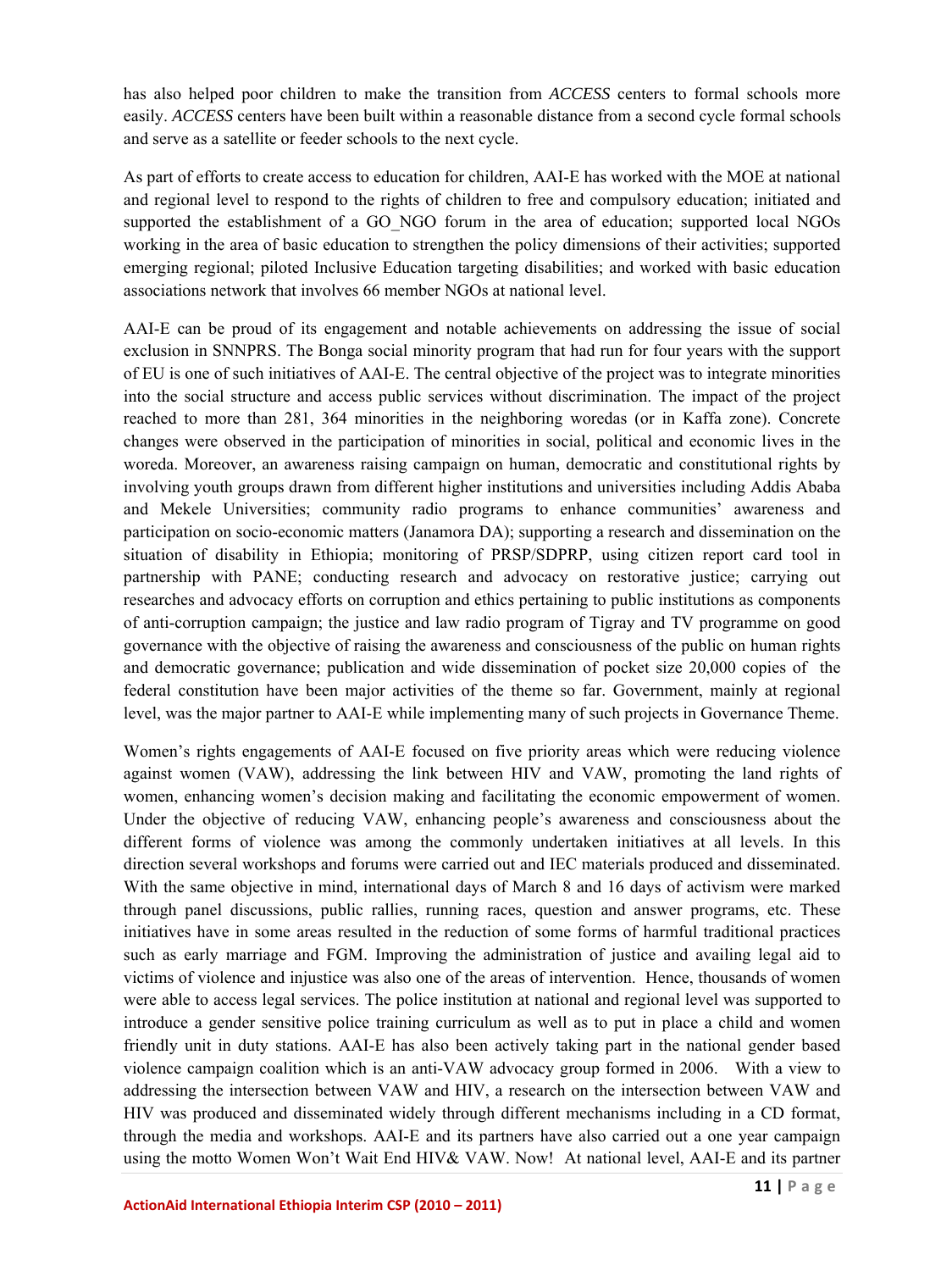<span id="page-11-0"></span>NEWA had a study on land policy and practice conducted and disseminated during 2007. On the basis of the findings of such study, AAI-E and its partner NEWA have since then carried out activities aimed at narrowing the gap between the workable policy and its implementation on the ground. In the case of enhancing women's leadership, interventions have been made to build the capacity of women leaders in the legislative and the executive bodies. Similarly institutional capacity building was extended to women's affairs machineries and associations. Enhancing the socio-economic empowerment of women and girls was a common area of engagement especially at DA level. Organizing women in saving and credit associations, income generating groups and providing them with financial and technical support was extensively done at DA level.

The CPs total actual income (2005 – 2008) was GBP19, 362k (which is almost equivalent to Birr 326,390k) against its target ₤26,304k for the same period. Therefore the total achievement was 74%.

## **6. OUR IDENTITY**

AAI-E is a branch of ActionAid International (AAI), which is a unique global partnership of people, organizations and social movements that is committed to end poverty. ActionAid International works with the poorest of the poor in Africa, Asia, Latin America and the Caribbean. AAI has been operating in Ethiopia since 1989 mainly in six regional states and other urban and pastoralists' areas where the majority of the people lack basic necessities. AAI-E focuses on strengthening poor people's and their organizations' capability to own and lead their own development.

## **6.1 Vision, Mission and Values of AAI-E**

- **VISION:** A poverty free Ethiopia where women and men realize their potential and live in dignity and prosperity
- **MISSION:** To work in genuine partnership with poor women and men to eradicate absolute poverty
- **VALUES:** AAI-E has the following eight values that govern its belief, behavior and actions

| <b>Courage</b><br>conviction:     |      | of We nurture a working environment that supports creativity and courage<br>but<br>principled actions without fear of failure                                                                                                                                                                  |
|-----------------------------------|------|------------------------------------------------------------------------------------------------------------------------------------------------------------------------------------------------------------------------------------------------------------------------------------------------|
| <b>Equity</b><br>justice:         | and  | In our relationships and dealings with people and institutions we endeavor to<br>ensure that all people, irrespective of gender, ethnicity, location, political<br>affiliation, health status including HIV/AIDS and religion have equal<br>opportunity to develop and utilize their potential |
| <b>Integrity:</b>                 |      | We uphold the highest degree of honesty, transparency and accountability in the<br>discharge of our duties and responsibilities and in our relationship with others                                                                                                                            |
| <b>Solidarity</b><br>poor people: | with | At all times the need of poor women and men takes primacy in all our decisions<br>and actions.                                                                                                                                                                                                 |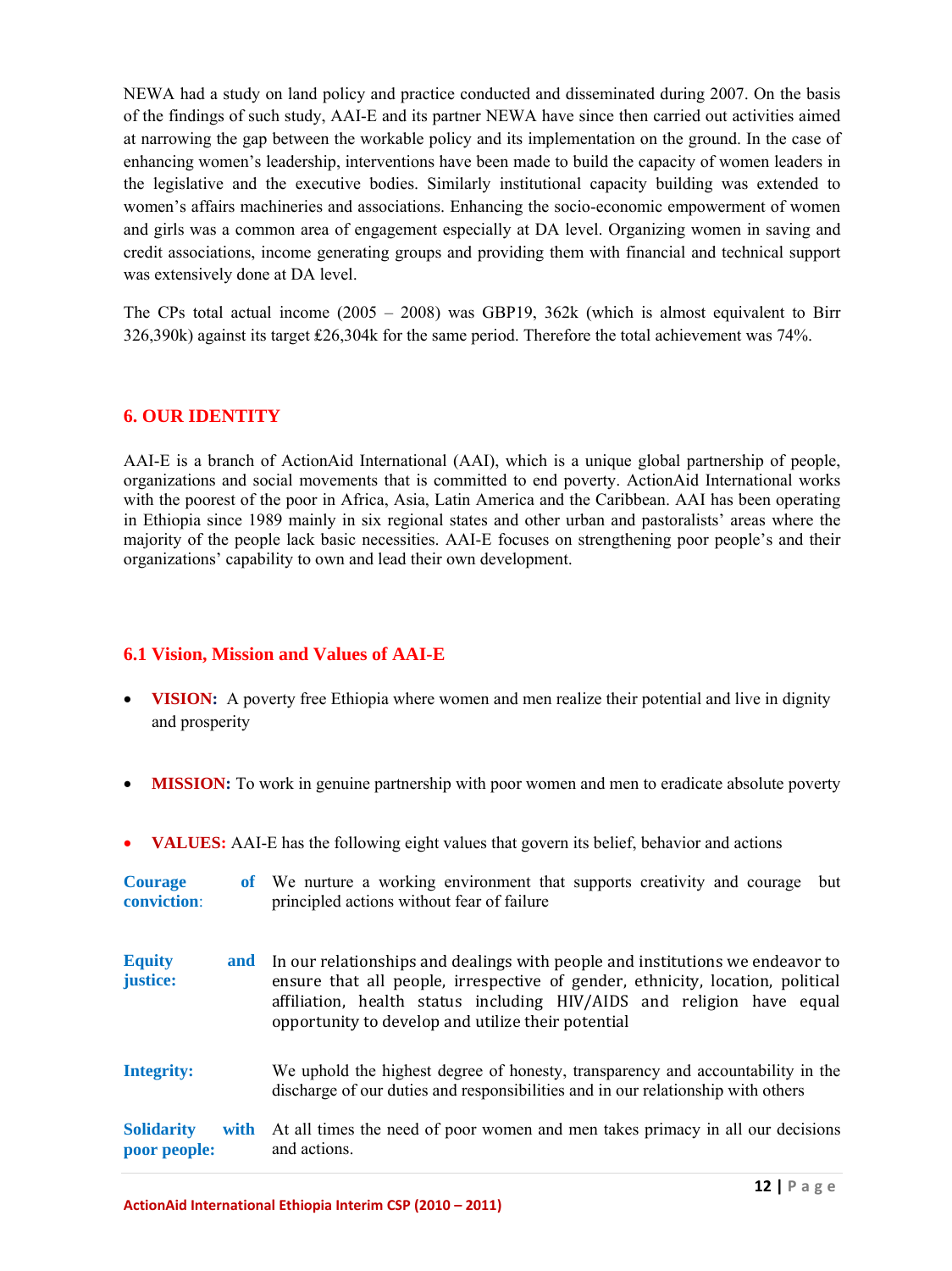<span id="page-12-0"></span>

| <b>Mutual</b><br>and Trust: | <b>Respect</b> | We recognize and respect the innate value, potential and power of all people.                                                                  |
|-----------------------------|----------------|------------------------------------------------------------------------------------------------------------------------------------------------|
| <b>Quality:</b>             |                | We work with a sense of professionalism, cost effectiveness, and value for money.                                                              |
| <b>Humility:</b>            |                | In our presentation and behavior we recognize the enormity of the task; and we<br>believe that we are part of a wider alliance against poverty |
| <b>Independence:</b>        |                | Our approaches, relations and actions are free from any religious, ethnic or party<br>political affiliation                                    |

## **6.2 Purpose of Existence**

AAI-E's analysis of poverty and its experience in fighting poverty since its inception indicate that unequal power relations and opportunities existing between the North and South, rich and poor, men and women, as well as boys and girls reside at the heart of poverty. Unless poor and marginalized people are placed at the centre of the national and global policies and strategies, global poverty will deepen threatening the livelihoods and future of poor and excluded people. The net effect of uneven development at the local, national, regional and international levels doubly affects women and girls due to various factors such as low levels of literacy, income poverty and lack of decision-making power. AAI-E's purpose of existences is, therefore, to contribute in the struggle against poverty and such root causes together with its partners and supporters.

## **6.3 Mission Objectives**

AAI-E's mission is to ensure that poor people effectively participate and make decisions in the eradication of their own poverty and their well-being generally. AAI is part of an emerging global coalition against poverty seeking to enhance the direct agency of poor people in making the world a better place to live in.

AAI-E strongly believes that peoples' organizations and global coalition against poverty and enhancing the agency and action of poor people can make the world a better place to live in. The purpose of our existence and the mandate to operate in the interest of the poor people emanates from our strong belief in peoples' capacity, deeper understanding of poverty and its causes and from the experience we have with many poor people in real situation

- **Mission Objective One:** Develop the capabilities of poor women and men to secure sustainable livelihoods
- **Mission Objective Two:** Enhance collective capacity to respond to the needs of poor people through working with development partners and stakeholders

## **6.4 Core Strategies**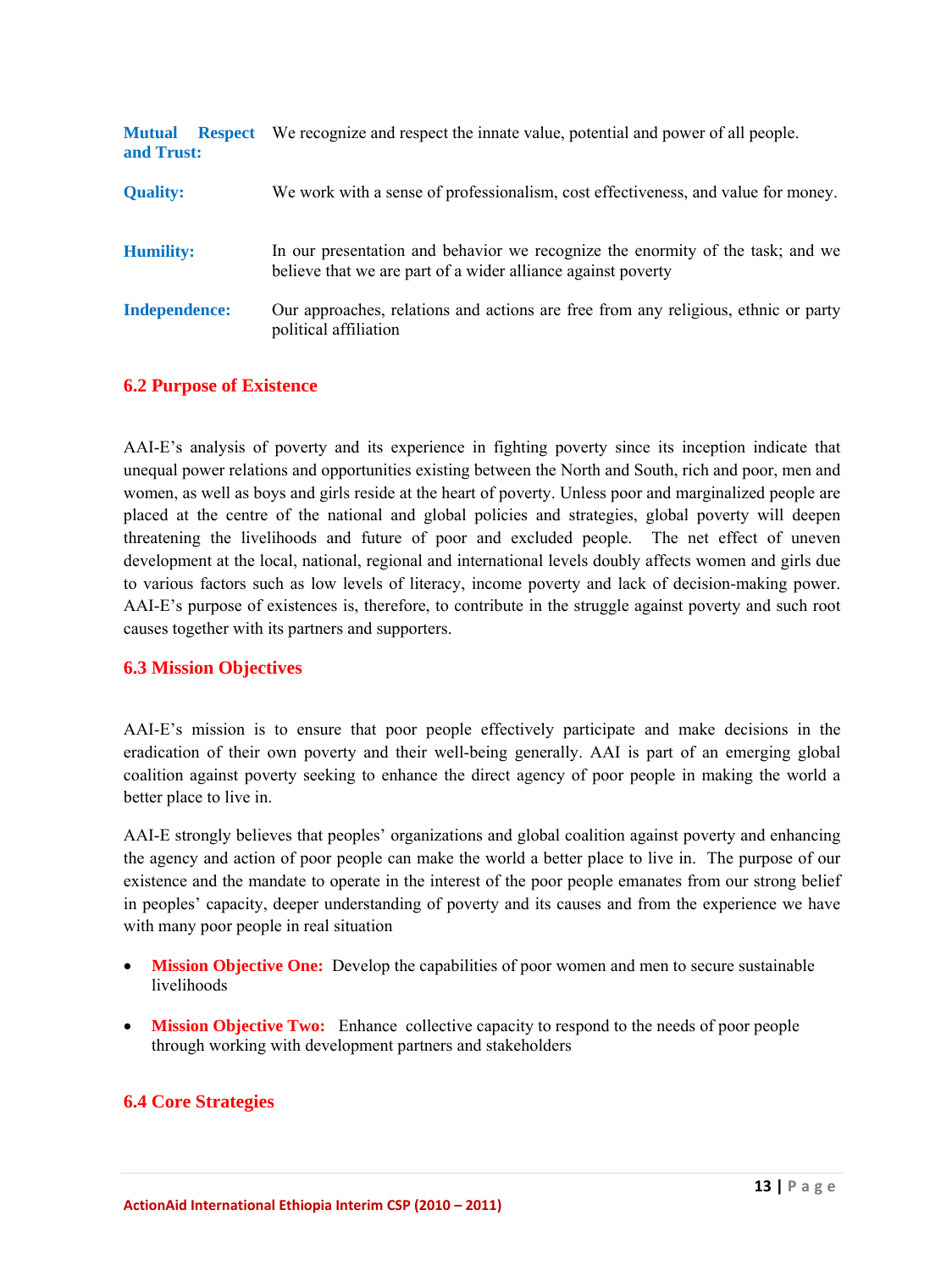We recognize that the two mission objectives are very much inter-related. Hence it is imperative to adopt the following holistic and crosscutting strategies in order to achieve these objectives:

**PARTICIPATION** Genuine participation of people will be at the core of our programme and partnership development. Special emphasis will be given to poor people, women and girls to participate and make decisions in all important phases of projects initiated by ActionAid. Various participatory approaches including participatory review and reflection processes and participatory planning and budgeting will be used as inclusive processes of priority setting and the development of a culture of participatory decision-making. Likewise, our partners and stakeholders at all levels will participate in our initiatives from their inception to evaluation cycles to ensure local leadership, control, ownership, linkage and sustainability.

> AAI-E will continue to provide essential support and services in the form of training, information, materials and funds or emergency relief so that poor people can address their immediate needs. We view the delivery of services not as an end in itself but a means to let communities participate, make decisions, and partner with other concerned development actors. We view this as means to ensure that affected communities sustainably get the intended benefits and do not become dependent on external support beyond the immediate situation of emergency .In providing basic services we strictly adhere to the principles of complementarity and value addition in line with the Ethiopian government's national/regional development plans. In this regard, We, therefore, actively seek to ensure that we do not duplicate the state's roles and actions. AAI-E recognizes that the state is the primary actor in development and has a mandate to define parameters of development interventions through the national development plan and other statutory instruments. However, when necessary we will act to address the immediate needs of communities with whom we work.

**CAPACITY BUILDING** Major emphasis will be given to develop the capacities of poor people to deal with poverty and its causes through sharing skills, knowledge and resources. AAI-E will support CBOs and local organizations to initiate transformative processes that support communities to challenge and change harmful local norms, beliefs and practices that perpetuate poverty. Positive norms and practices of communities will be promoted. Where the Ethiopian state has adopted legislation to address poverty and/or any of the focus of our work, AAI-E will –in partnership with relevant government departments/agencies-assist in awareness raising, implementation, monitoring and evaluation. Our capacity building effort towards local partners will be also geared to develop their ability to facilitate people's capacity to own, lead, monitor, evaluate and sustain development initiatives. Providing training, information, exchange opportunities and feedback review and reflection processes gives the backbone for our capacity strengthening work.

**PARTNERSHIP AND NETWORKING**  We realize the fact that poverty is complex and multi-faceted phenomenon and in today's globalised world, peoples' livelihoods are affected by decisions and choices made by others beyond one's locality or national boundary. It is therefore imperative to create greater solidarity and collaboration with other development actors that help to promote collective agenda. AAI-E will develop partnerships with a range of key actors, including NGOs, academic and research organizations, CBOs, media and networks. It will continue and strengthen its effective collaboration and critical engagement with government at all levels. Working in this way enables us to maximize our contribution towards eradicating poverty while complementing the efforts of others, and especially the government?

**KNOWLEDGE**  AAI-E generates knowledge through conducting action researches, programme appraisals, assessments, case studies and participatory review and reflection

**ADDRESSING IMMEDIATE AND BASIC NEEDS**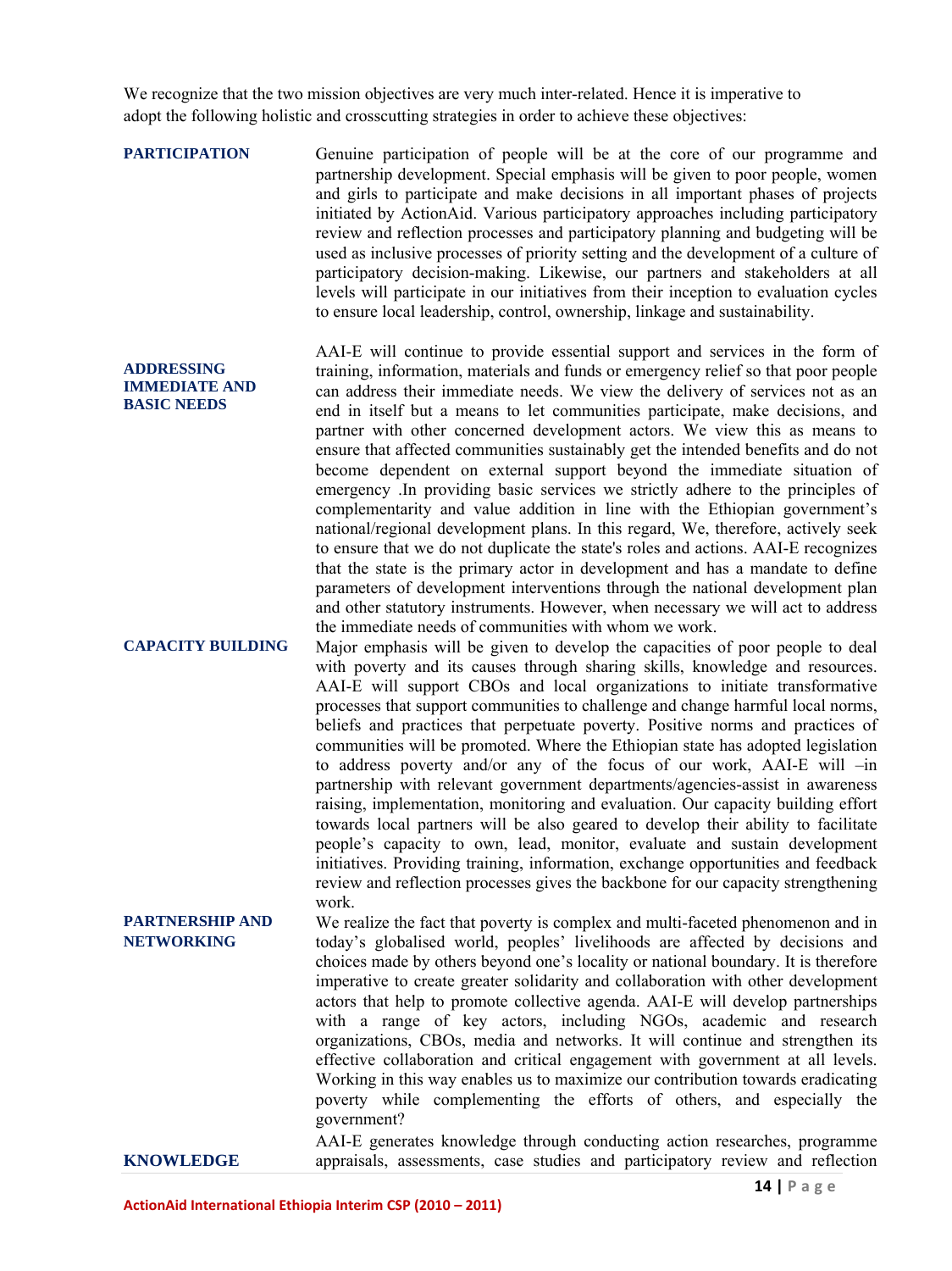#### <span id="page-14-0"></span>**GENERATION, DOCUMENTATION & SHARING**

processes with communities and partners. It will strengthen its documentation practice through establishing a system that ensures the flow of information from grassroots to national level. Sharing knowledge on our best practices to communities, partners and other relevant stakeholders will be given emphasis. To realize this, AAI-E will put in place and use appropriate ICT mechanisms. It will also explore all possible opportunities to use multi-media tools in order to impart knowledge that nurtures culture, thoughts and practices in the poverty eradication process.

## **7. KEY PRIORITIES**

.

During the interim CSP period (ICSP), AAI-E will focus on four thematic priorities: Food security  $\&$ emergency response (FSER), Education, Primary Health Care & HIV and AIDS (PHC & HIV/AIDS) and Women Development. To realize the organizational commitment to ensure programme focusing and quality, each theme would give emphasis to few selected activity areas. (Our grassroots programme work will be streamlined to focus on specific and prioritized activities under each thematic area.) Additional guideline, which describes the key processes, will be produced to direct the DA, region and national levels programme focusing and quality initiatives. Child sponsorship areas in DAs will be given particular attention during implementation of key priorities.

#### **7.1 Food Security & Emergency Response**

It is estimated that 5-6 million people are chronically food insecure while over 7.2 million people are supported with productive safety net programme. The proportion of the population under food poverty, which is estimated at 36.5%, shows the extent of food insecurity and poverty in Ethiopia. AAI-E recognizes that food insecurity is

#### *Objectives:*

- *To enable poor people and communities to realize food security and self-sufficiency at the household and community level*
- *Support poor people in accessing appropriate assistances for relief, recovery and mitigation of the impacts of emergencies.*

not only the question of adequate supply of food but also a question of attaining effective demand, stability of supply and access. We believe that Ethiopia's food insecurity is exacerbated by various factors at community, national and international levels because of unfair terms of trade, minimal aid and aid conditionality, debt and debt servicing, weak private sector, undeveloped working culture, natural disaster, weak link between food security related policies, strategies and practices.

Hence, during this interim CSP period, crop (with a focus to small scale irrigation) and animal development, cooperative development and emergency response would be major intervention areas under this theme. During emergency situations, AAI-E will support and save the lives of affected people as well as rehabilitate livelihoods mainly in the DAs where we work.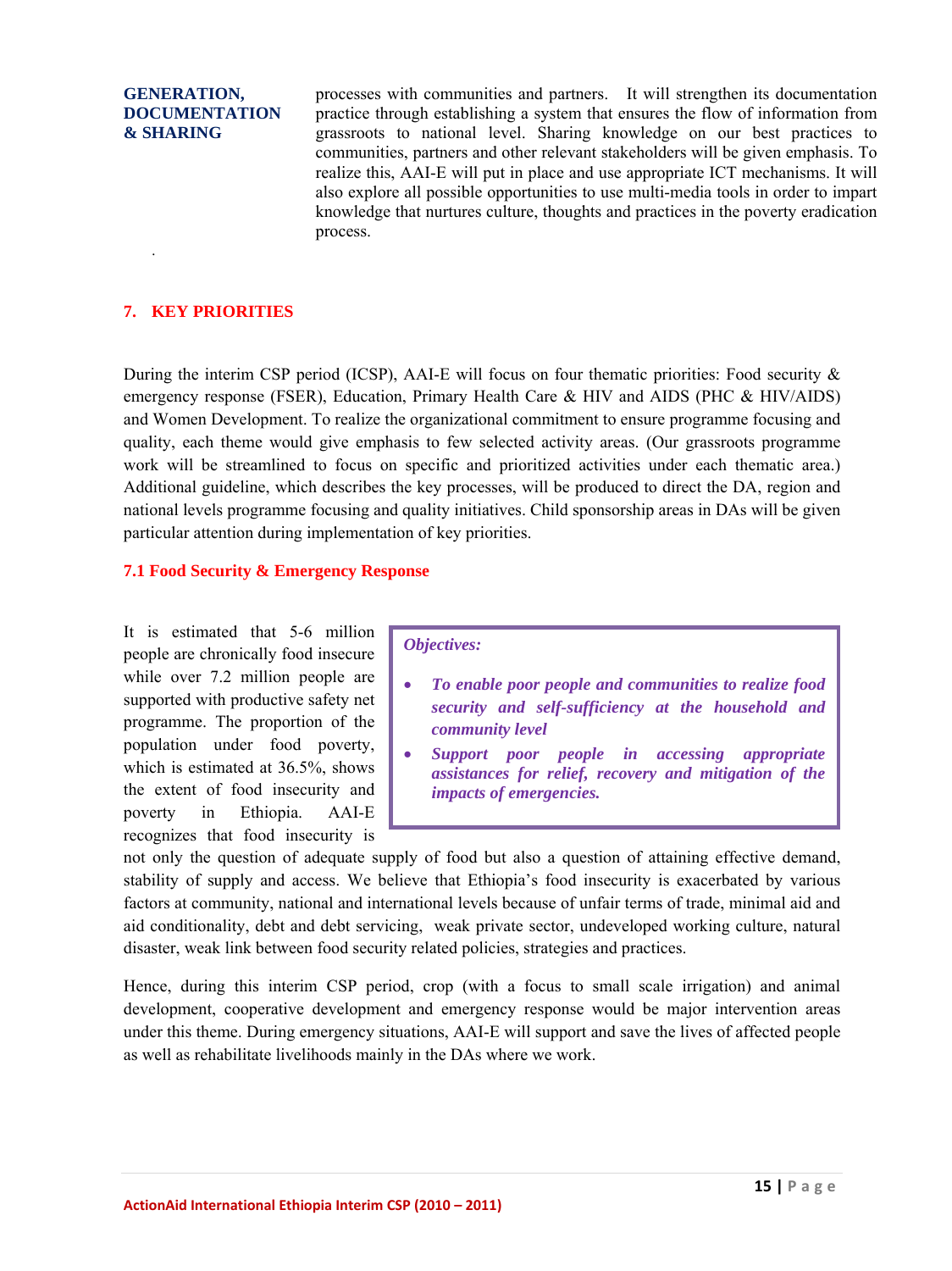- <span id="page-15-0"></span>• Facilitate introducing and strengthening agricultural technologies (improved seeds, breed, small scale irrigation schemes and other innovative & best practices) to increase crop and animal production and productivity
- Support cooperative societies development
- Providing capacity support to partners and relevant government offices through training, system development, linkage and financial support
- Conducting research through partnering with academic and research institutions
- Working with global movements and AAI regional and international groups towards increased aid, debt cancellation, fair trade and to reduce hunger and famine
- Support emergency and early warning system, and response
- Ensure the practical and strategic needs & interests of women and girls are addressed in food security and emergency response

#### **Expected Outcomes**

- Poor households' agricultural production, productivity and income increased
- Efficacy and responsiveness of CBOs, partners and government institutions strengthened
- Significant increase in aid, and government budgets for development programs to benefit small holder farmers
- Number of people vulnerable to emergency and food insecurity reduced and their livelihoods are sustained
- The food security prior needs and benefits of women and girls secured

#### **7.2 Education**

AAI-E recognizes that education is fundamental to bring about desired changes in social, economic and political arenas.

Despite noticeable efforts to increase primary enrollment ratio, there are still more than three million school age children who are out of school. According to PASDEP[7](#page-15-1) , variations in access remain an issue particularly in the two predominantly pastoral regions, Afar and Somali where GERs is 39% and 48.9% respectively. The dropout and repetition rates in primary schools are high and affect the efficiency of

#### **Objectives**:

- *Create relevant and quality education opportunity for children and adults*
- *Enable women and girls to have access to education*
- *Ensure that violence against girls in school system is reduced*

the sector. Addressing gender disparity needs huge investment and commitment. Pupil-section and pupil-teacher ratio in secondary school has still remained to be high. Therefore quality of education is still far from what is desired. Moreover, the total adult literacy (15 and over) rate is 36 percent<sup>[8](#page-15-2)</sup> in 2006. The rate is extremely very low in the pastoralist areas.

 AAI-E will continue supporting poor communities' effort to improve access (through *ACCESS* approach) and quality education. Adult literacy will be given emphasis through introducing participatory techniques (*Reflect model*). Our participation and contribution in various education campaigns, forums and networks will continue.

 7 Annual Progress Report 2006/07

<span id="page-15-2"></span><span id="page-15-1"></span><sup>8</sup> EFA Global Monitoring Report 2009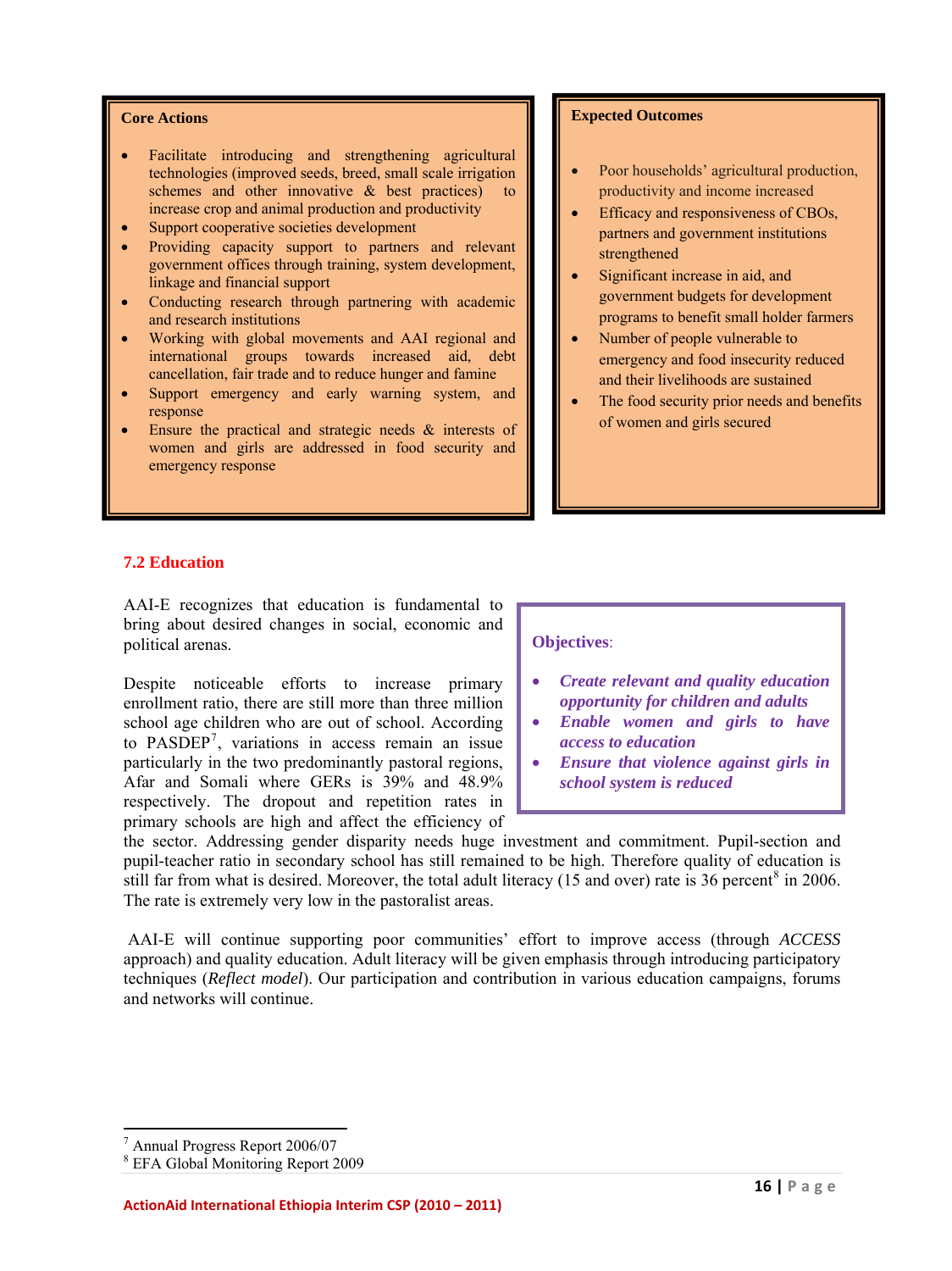- <span id="page-16-0"></span>Provide access to quality education to achieve EFA and education related MDGs.
- Support program initiatives of partners and Government which aim at improving access to quality basic education to vulnerable and minority children
- Support initiatives to mainstream gender and address gender disparities in education
- Provide capacity building support to communities, CBOs, networks , partners and relevant government offices to expand basic and primary education opportunities
- Support Schools with VAG Initiatives
- Provide support to Adult Literacy initiatives and program that promote the *Reflect* approach
- Conduct action research in basic education

#### **Expected Outcome**s

- Increased enrolment and completion rates of children, particularly girls and other vulnerable children
- Enhanced quality of education and participation of community, CBOs and other partners in the management of education system.
- Capacity of CBOs, teacher Unions and networks strengthened.
- Significantly reduced incidents of gender based violence at schools and school policies to protect girls against violence in all DAs enacted
- Increased number of literate adults.

## **7.3 Primary Health Care and HIV/AIDS**

The most common poverty-related diseases in Ethiopia include HIV/AIDS, malaria, and Tuberculosis. AAI-E recognizes that HIV/AIDS pandemic coupled with poverty is posing a serious challenge to the development of the country in general and to poor people in particular. It is crippling the potential and morale of the youth, who are expected to play a significant role in the country's development process. We feel that the spread and impact of HIV/AIDS is leading to growing human insecurity, social and economic disparities, and women's vulnerability. Moreover, the reproductive health problems arising from lack of knowledge, poor quality health services, and mal-

#### **Objectives:**

- *To ensure that people are able to prevent the spread of HIV/AIDS and mitigate its impacts*
- *To ensure that poor people, women and girls are free from sufferings arising from lack of safe water, basic sanitation & mal-health practices*
- *To enhance GIPA/MIPA principles through building the capacity of organizations of people living with HIV/AIDS (PLHIVs*

health practices are serious causes of morbidity and mortality of women of childbearing age. Such practices increase women's vulnerability to unintended pregnancies, maternal death and sexually transmitted infections, (including HIV) and other problems related to their reproductive system and behaviour.

Provision of safe water and sanitation is still among the most pressing needs in Ethiopia. Women particularly in rural Ethiopia have to endure the hardship of travelling more hours to fetch water from unprotected sources. Lack of these services, in addition to causing water borne diseases, affects girls' participation and performance in education. Therefore, AAI-E envisages responding to these problems in collaboration with a wide range of governmental and non-governmental institutions. Thus AAI-E focuses on three major areas during this interim CSP period: promote CBAP model to mitigate the impacts of HIV/AIDS; carry out Information Education and Communication (IEC) to improve health situations; and supply safe water & sanitation services.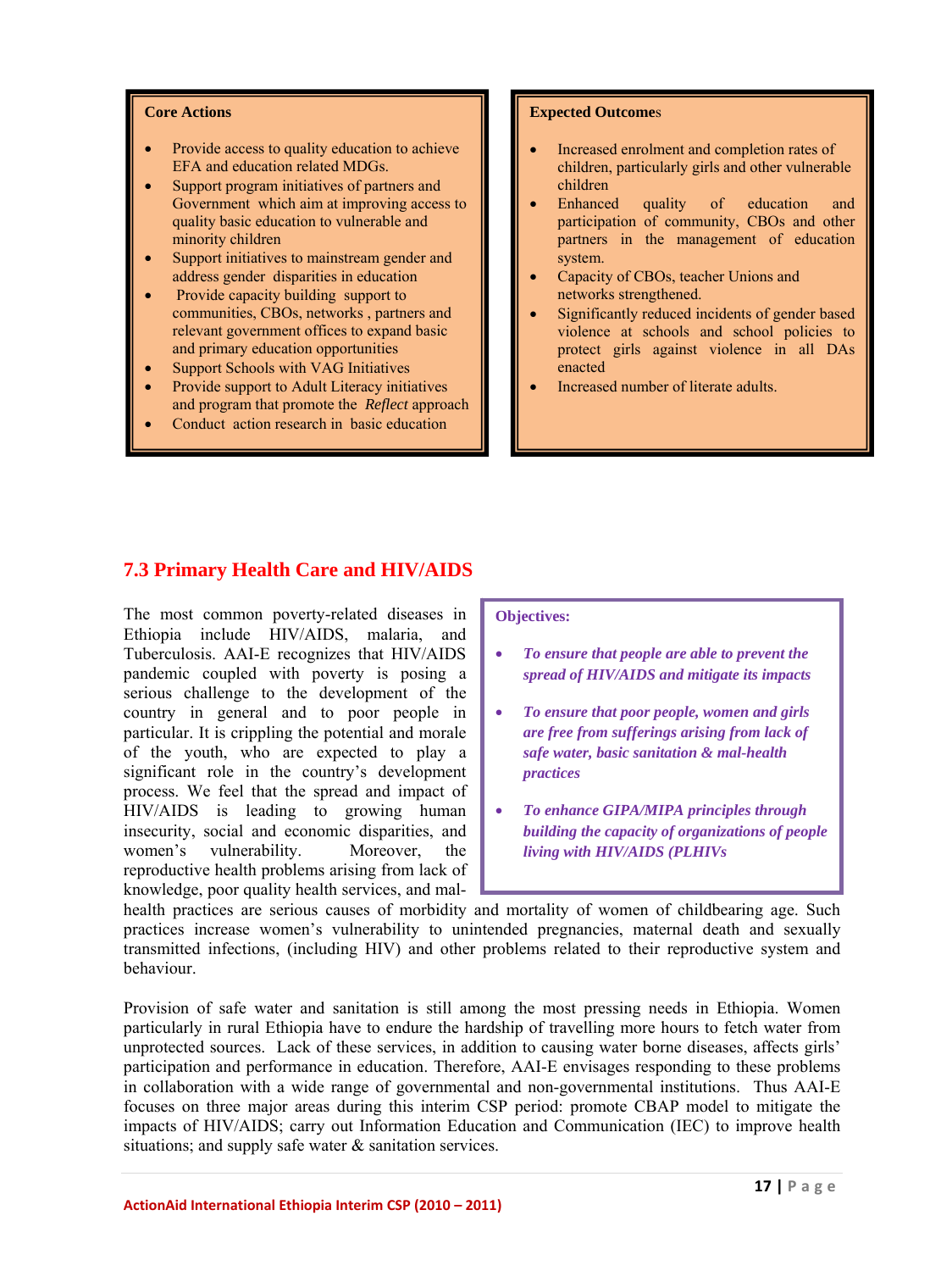- <span id="page-17-0"></span>• Scaling-up CBAP model for effective community based HIV/AIDS prevention, care and support and impact mitigation initiatives
- Strengthening woreda and community level actors capacity
- Supporting organizations of people living with HIV and AIDS to enhance GIPA/MIPA principle
- Promoting IEC to prevent and control locally endemic diseases using CBAP model
- Promoting safe water and basic sanitation services
- Conducting action research and documentation of best practices

#### **Expected Outcomes**

- Communities HIV//AIDS prevention, care and support capacity is improved
- Enhanced integration of HIV/AIDS work in Primary Health Care approach
- Leadership and organizations of PLWHAs are empowered and make decisions in the fight against HIV/AIDS
- Reduced incidence of water-born and waterrelated diseases;
- Reduced workload of women; and girls participation in education increased
- Improved behavior and practice on personal hygiene and environmental sanitation

## **7.4 Women Development**

The prevalence of practices such as FGM, early and/or forced marriage in some parts of the country is still a cause for concern. Close to 66% of girls marry before attaining the age of 18. Median age at first marriage among women of age 25-29 is 16.1 while it is 24 years for men (DHS, 2005). 8% of women aged 15-49 in the DHS (2005) survey were married by abduction. 74.3 % of women have undergone circumcision while 6% had infibulations.

#### **Objectives:**

- *rms and practices and other negative no Women and girls are free from HTPS that affect their lives*
- Women and girls attain economic and *social capability.*

capability reinforced by gender stereotypes and attitudinal bias disfavouring women and girls which unfortunately are internalized and perpetuated even by women themselves. One of the major factors behind such challenges is women's lack of educational and economic

action against HTPs and consolidating and replicating best practices in the area of women's economic empowerment. Improving the lives of women and girls in the country is one of the major purposes for which AAI-E exists for. In this direction, AAI-E has been investing a lot in generating knowledge, disseminating information, conducting community education, facilitating economic empowerment of poor women and building the capacity of government and non government institutions in strategic areas such reducing harmful traditional practices and other forms of violence against women, exposing the link between HIV/AIDS and gender issues, enhancing the economic capabilities of women and promoting their participation in decision making at all levels. Many of these interventions have produced good result. For instance the economic empowerment initiatives have significantly changed the lives of many women and their families while anti-HTP actions have saved large number of girls from practices such as early marriage and FGM. The focus areas during the interim CSP period will be ensuring gender analysis and mainstreaming in all thematic interventions, facilitating and strengthening communities'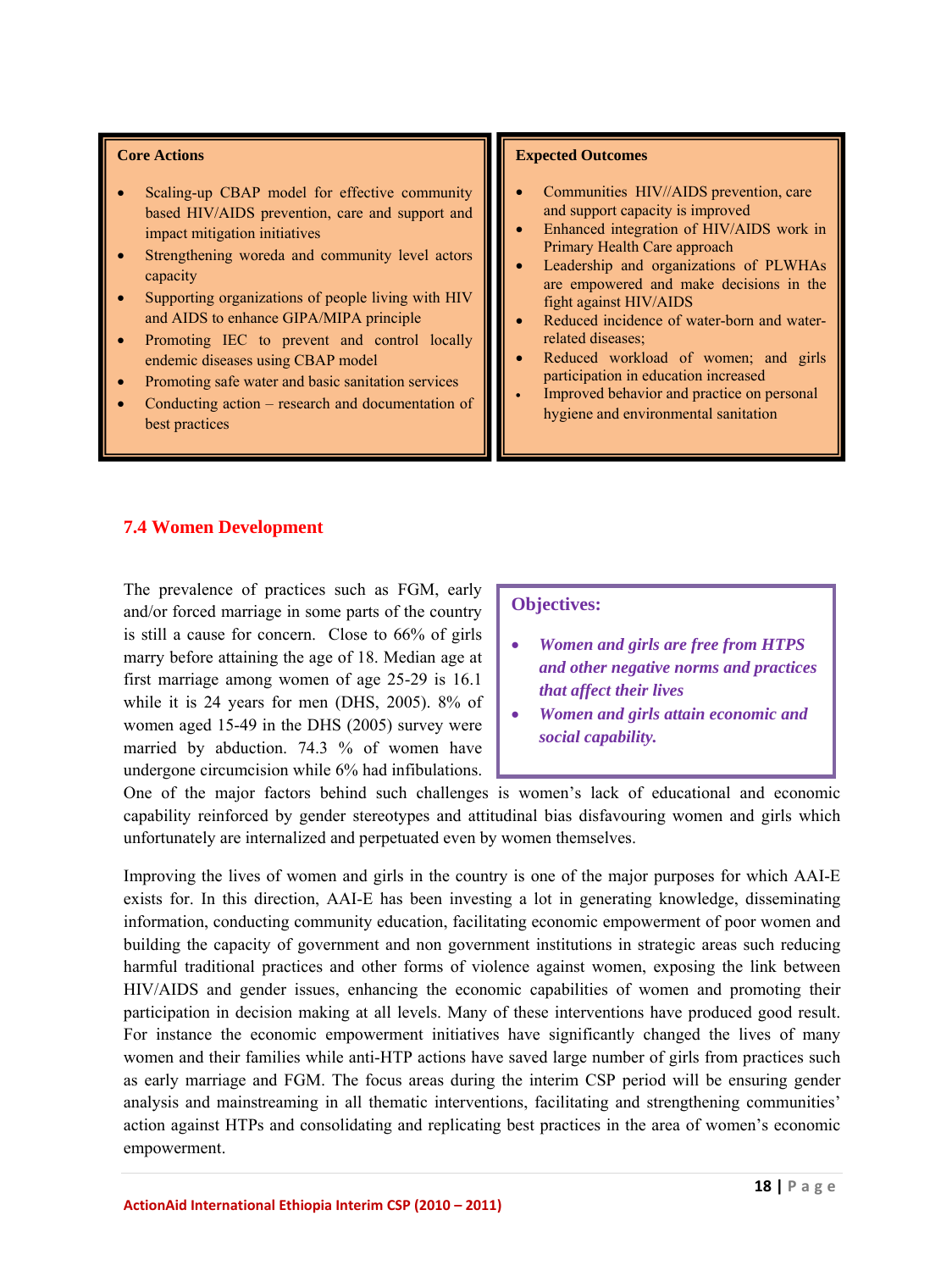- <span id="page-18-0"></span>• Ensuring comprehensive gender analysis and mainstreaming in all thematic interventions
- Capacity building of government institutions and programs working on the reduction of HTPs
- Initiating and supporting preventive and rehabilitative interventions pertaining to HTPs and other forms of violence
- Directing women's livelihood development initiatives to bring about wider personal and social empowerment
- Facilitating the documentation, sharing and replication of best practices for women's economic empowerment
- Supporting government initiatives for rural women's enhanced access to productive assets, agricultural inputs and extension services.
- Supporting generation and dissemination of knowledge on best practices, lessons and challenges of interventions for the improvement of the situation of women and girls.

#### **Expected Outcomes**

- Economic and social needs and priorities of women are addressed in all program interventions
- Capacitated government institutions to address the problem HTPs
- Women benefit from improved preventive and rehabilitative services that address harms arising from HTPs and other forms of violence
- Women attain personal, economic and social empowerment
- Improved access of rural women to productive assets, agricultural inputs and other services
- Increasing information and knowledge on the betterment of women's situation are generated and disseminated

#### **8. ORGANISATIONAL IMPLICATIONS**

We recognize that our mission, goals, strategies and priorities spelt out in the previous part of this strategic document have tremendous implication on our organizational structure, competence, systems and culture. We also recognize that the achievement of our mission and overarching goals heavily relies on the way we organise, resource and lead our team, continuously and collectively reflect and learn and manage and respond to internal and external changes. Thus, we will structure, deploy and lead all our collective efforts in a manner that ensure the realization of ActionAid Ethiopia's overarching goals and priorities, while also be constantly vigilant in proactively reading, responding or repositioning to critical shifts. We intend to achieve this through proactive, transformative and value driven leadership that, which we consider as the key to unlock organisational potential and capacity. We also recognize the need for flexible policy framework and structure supported by strong decentralized systems and culture of team work and communication that promote vertical and horizontal organizational synergy, learning and staff empowerment. Multiple accountability, matrix management supported by team based management systems and processes will also be the main organizational feature, while maintaining clarity of duties and responsibilities of each staff. Various activities including proper induction procedure, participatory staff review and reflection, effective and streamlined performance management and capacity building will be implemented to ensure that staffs are living the values and principles set in this document and have the capacity to translate the mission to action. Specific activities include:

#### **8.1 Building Committed, Competent and Value-oriented Leadership and Team**

AAI-E will continue and strengthen its employee resourcing and development process with a more focused effort to build competent and multi skilled team, who are capable of delivering effective performance in a lean structure, synergised and team working system and culture. Staff competency and leadership capacity would be strengthened through multiple strategies exposure visits to other ActionAid programmes, experience sharing opportunities, individual, team based and organisation wide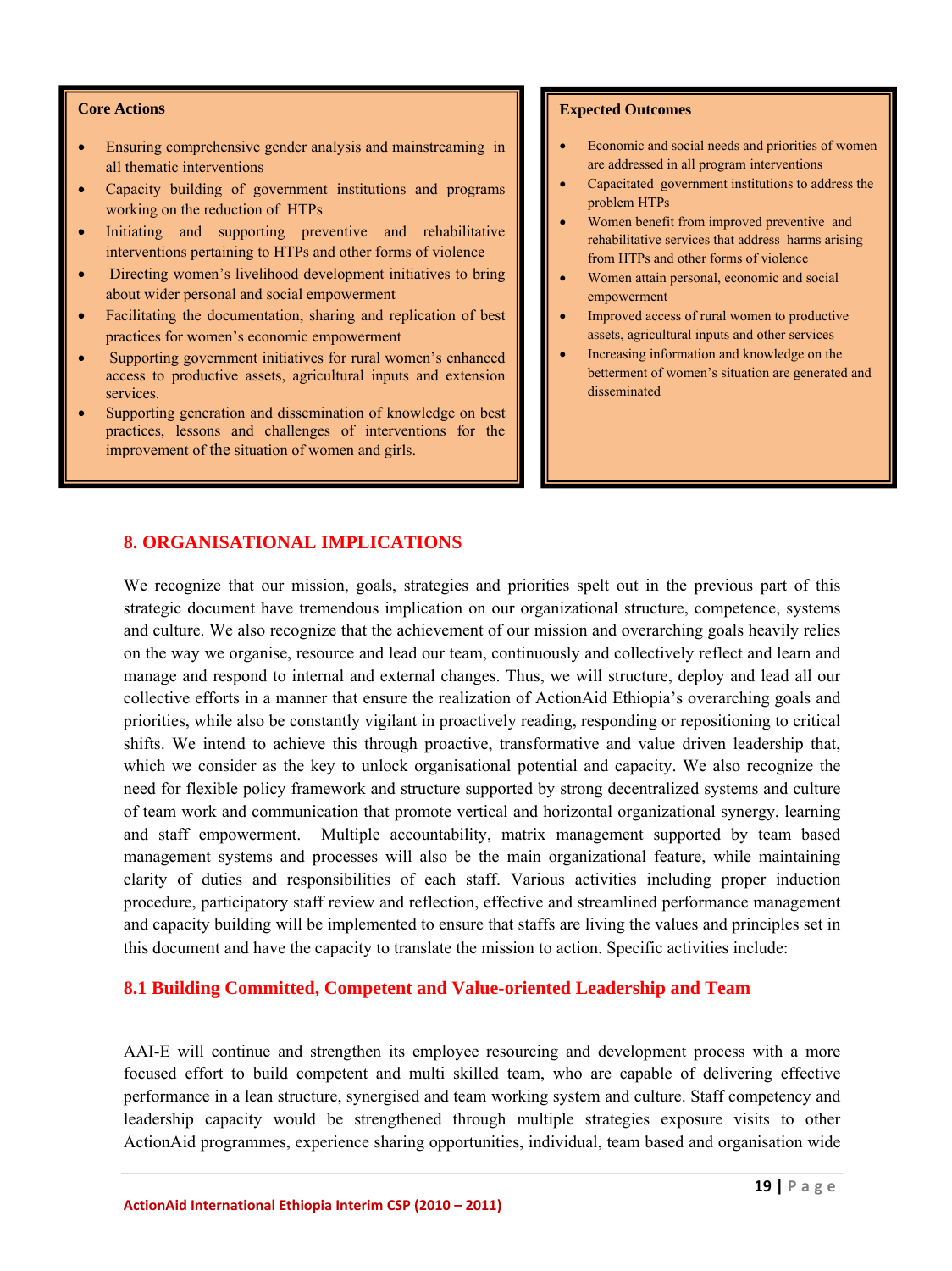<span id="page-19-0"></span>learning and training programmes and team building exercises. During this interim strategy period special emphasis and priority would be given to develop staff's skills and competency in the areas of Participatory Approaches (PRA), Leadership development, team building, Project Management and fundraising, Women development and Gender Mainstreaming, Community development & empowerment, national and international policy awareness programmes. Opportunities will be provided to staffs and partners to explore their innate potential for leadership and desire to fight poverty. Staff leadership development and staff and talent retention shall also be strengthened through a systematic succession planning and career development programmes and processes.

## **.2 Structures, Policies and Systems for Enhanced Accountability and Legitimacy 8**

impact, while also continue to deepen the decentralisation process that will empower staffs and partners to respond to local situation and emerging issues. With an aim to strengthen quality and focused programme delivery and in response to shifts in the operation environment, AAI-E will also be consolidating and gearing its works for a deeper and wider

internalisation, team based performance management, internalisation and effective implementation of ALPs, continuous policy awareness and intermittent compliance measures. Organisational systems, structures and policies will also be continually checked for their facilitation and empowering roles than ensuring procedures, hierarchy and bureaucracy. We will also ensure that our organizational policies and systems are congruent with our values and strategic objectives and remain responsive to emerging issues. Enhancing continuous organisational learning, documentation and sharing will also be emphasised as part of strengthening overall organisational capacity. Accountability and legitimacy will be strengthened and deepened through a more accentuated induction  $\&$  value

E expects to strategize and initiate the local governance and board development process during CSP IV Owing to the fact that there is a new Charities and Societies Proclamation out that governs the major operating environment and that detail operating procedures and guidelines are expected to be released in few months time, we do not envision/expect to initiate the governance and board establishment process. However, during this interim strategy period we will mainly be studying the implications of the new law to the opportunities/possibilities of local governance development process and hoping that detail regulations and will be out and experience of working in the new environment will be established, AAIdevelopment process.

AAI-E will also develop its partnership strategy by way of adapting the global partnership strategy and exploring available opportunities and issues in the operating environment.

## **.3 Gender Sensitivity and Balance 8**

We recognise that the rising staff turnover and more particularly the current change process have disproportionately affected our female staff worsening our gender balance at both leadership and organisational level. While the 31.1% female staff proportion in 2006 has declined to 20.2% by mid 2009, the 40% leadership level gender balance in 2008 has also declined to 20% by mid 2009. A closer look at these statistics and review of the interaction between gender balance and such change processes has also enabled us to realise the importance of monitoring beyond statistics and learn to gauge the nature and quality of gender balance and participation of women in overall decision making process of the organisation. We thus acknowledge that effective reversing of this impact in the short run would require supra and immediate commitment by the leadership to move from just promoting equal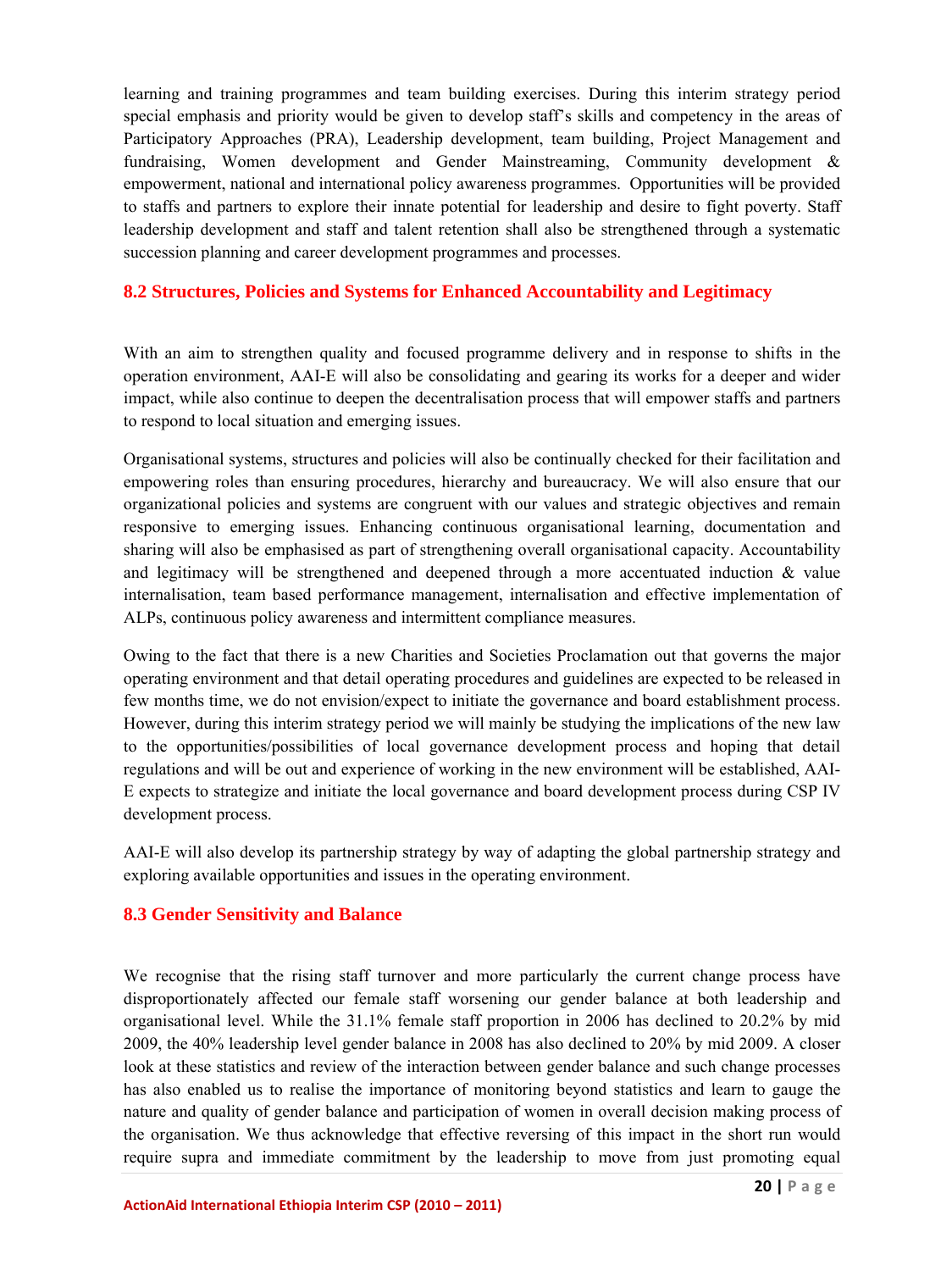<span id="page-20-0"></span>opportunity to pursuing a deliberate and robust affirmative action policy during recruitment and staff development processes. More particularly, during this interim strategy period, deliberate attempts will also be made to increase women's participation and involvement in the organisations decision-making processes and leadership through initiating focused leadership development process for women and developing and rolling out of gender sensitive succession planning retention strategies. With these strategies we aim to achieve organizational gender balance of at least 35:65 and leadership level gender balance of 40:60 by end of the interim strategy period. Organisational policies, strategies, systems and processes shall also be vigilantly reviewed and geared to ensure sufficient gender sensitivity and efficient response to gender issues and needs. To strengthen the effective integration and mainstreaming of gender sensitivity in our programming and overall organisational interventions and processes including in our planning, budget, monitoring and evaluation processes, gender disaggregated data will be collected and relevant training and support will be provided to all programme staffs.

## **.4 Programme Expansion, Financing and Resource Projection 8**

program interventions and moderate expenditure to address poverty issues identified in this Interim During the first four years of CSP III (2005-08) the CP was able to raise ₤19,362k against the CSP target ₤26,304k and spend ₤18,956k. On average 36% of the CP's total cost was utilized through local partners. The new Interim strategy envisaged geographically and thematically focused, quality oriented Strategy. In order to

compensate the dwindling sponsorship funding, AAI-E intends to further strengthen its fund raising capacity and fulfill the budget deficits in Development Areas. In 2008 the ratio between regular and partnership incomes stood at 92 to 8. By 2011, our income is expected to reach £4,807k with a ratio of

|                                    | 2009    | 2010    | 2011    | Total   |
|------------------------------------|---------|---------|---------|---------|
| Income                             | (E'000) | (E'000) | (E'000) | (E'000) |
| <b>Regular Income</b>              | 3,477   | 3,364   | 3,207   | 10,048  |
| Partnership Income                 | 1,100   | 1,300   | 1,600   | 4,000   |
| Total Income                       | 4,577   | 4,664   | 4,807   | 14,048  |
| Total Expenditure                  | 5,002   | 3,952   | 3,384   | 12,338  |
| <b>Reserves</b>                    | 519     | 555     | 950     |         |
| No. Months                         | 1.9     | 2       | 3.4     | 2.4     |
| Ratio of Partnership Income $(\%)$ | 24      | 28      | 33      | 28      |
| Annual Growth Rate $(\%$           | 9       | 2       | 3       |         |
| Overall Growth $(\%)$              |         |         |         | 5       |
| Average Growth Rate $(%$           |         |         |         | 5       |

67:33 between regular and partnership incomes. AAI-E will develop a fundraising strategy that guides its effort to realizing this ambition.

committed to key mission objectives while continuously seeking to find efficient ways of implementing Based on AAI's Information Disclosure Policy, AAI-E will ensure programme and financial accountability to communities, supporters and other stakeholders. Larger portion of our resource is programs. We will continue to enhance our ability to optimally utilize ALPS and PRRP.

and strengthen its existing DAs. However, it could consider creative and high value short-term projects out of its DA domain, which would be mainly financed by partnership income. AAI-E will not take further initiative of programme expansion in the interim CSP duration but maintain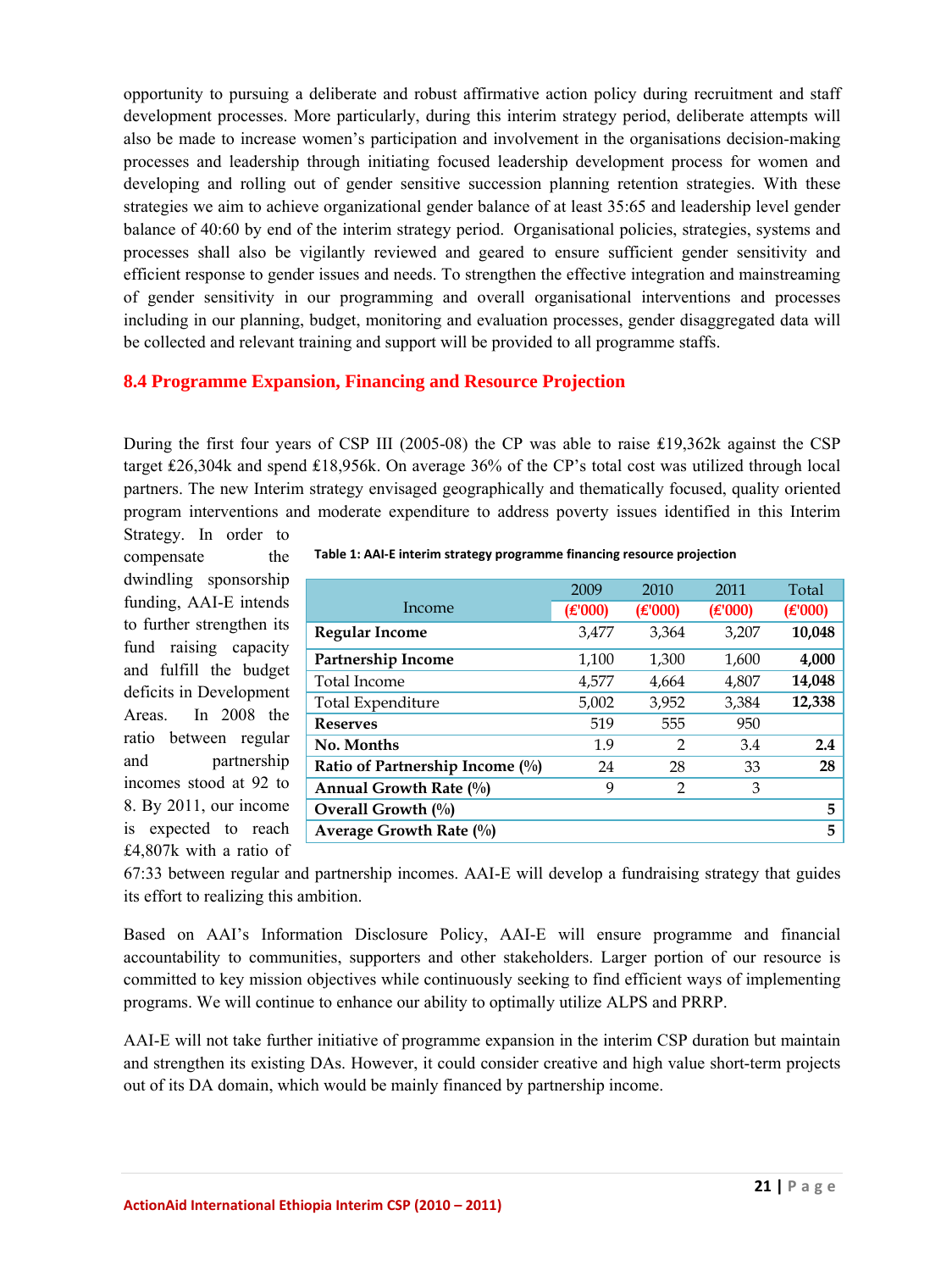## <span id="page-21-0"></span>**8.5 Quality and Accountability Assurance**

#### • **Monitoring and Evaluation**

Among others, Participatory Review and Reflection Process (PRRP) remains a key instrument for monitoring, evaluation, and shared learning activities in this interim CSP period. The practice of documenting and sharing of the outputs of PRRP will be further strengthened. In addition to PRRP, a regular reporting process, focusing on program and financial performance, will be in place as a supportive mechanism of program monitoring. The existing absence of database system will be addressed during this CSP period. Periodic in house programme evaluation, which is already going on, will be conducted at each DA during the end of every program phase. The aim of this approach is to promote cross fertilization of knowledge among staff in DAs and other functions besides meeting requirements.

#### • **Auditing**

The internal audit function will continue to ensure that financial policies and internal control systems are interpreted and practiced in a manner consistent with the organizations values, mission and objectives. Internal and external audit processes are also parts of the regular monitoring and accountability mechanisms. The internal audit will be conducted on regular basis and by the end of every fiscal year external audit shall be conducted. To bring this into effect, organizational commitment to strengthen and support the audit unit will continue.

## **9. RISKS AND ASSUMPTIONS**

This interim CSP is developed with the assumption that the current level of peace and stability is maintained and conducive operating environment and support for CSOs/NGOs exists. We also assume that the overall economy will continue to show substantial growth with a positive effect on services, infrastructure and employment opportunities in both rural and urban areas. Moreover, there would be increased aid and debt relief for poverty focused programme; and Non-governmental organizations will have better access to these resources.

In addition to increasing local inflation, we notice that the global financial crisis may affect our regular giving and partnership income, which may have an effect on achieving the objectives we set. Similarly, increasing frequency of drought and weather disturbances could detour us from the course of planned development work. Moreover, qualified and experienced staff turnover and lack of motivation could be another risk factor that AAI-E may face.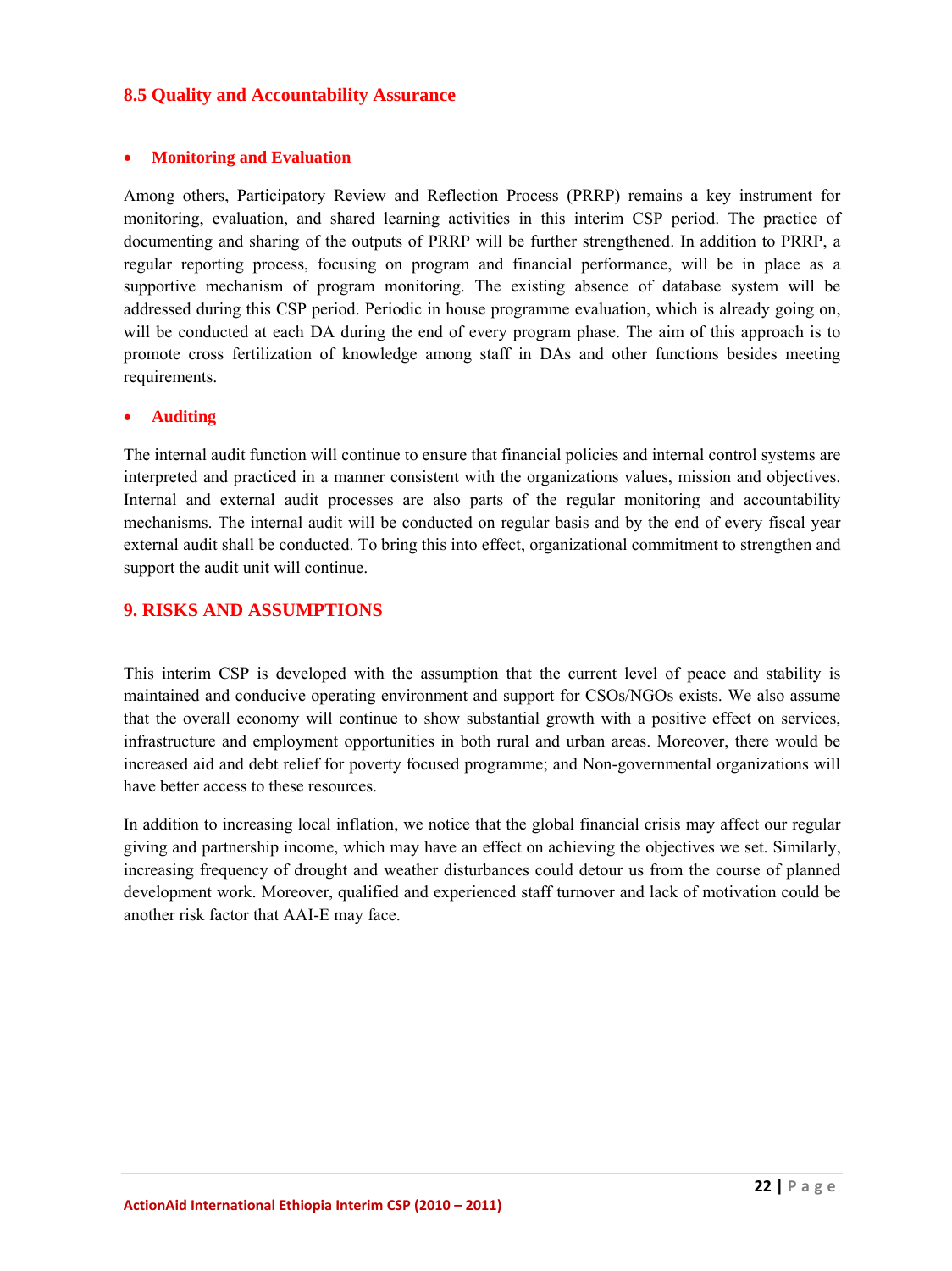## **VISION**

<span id="page-22-0"></span>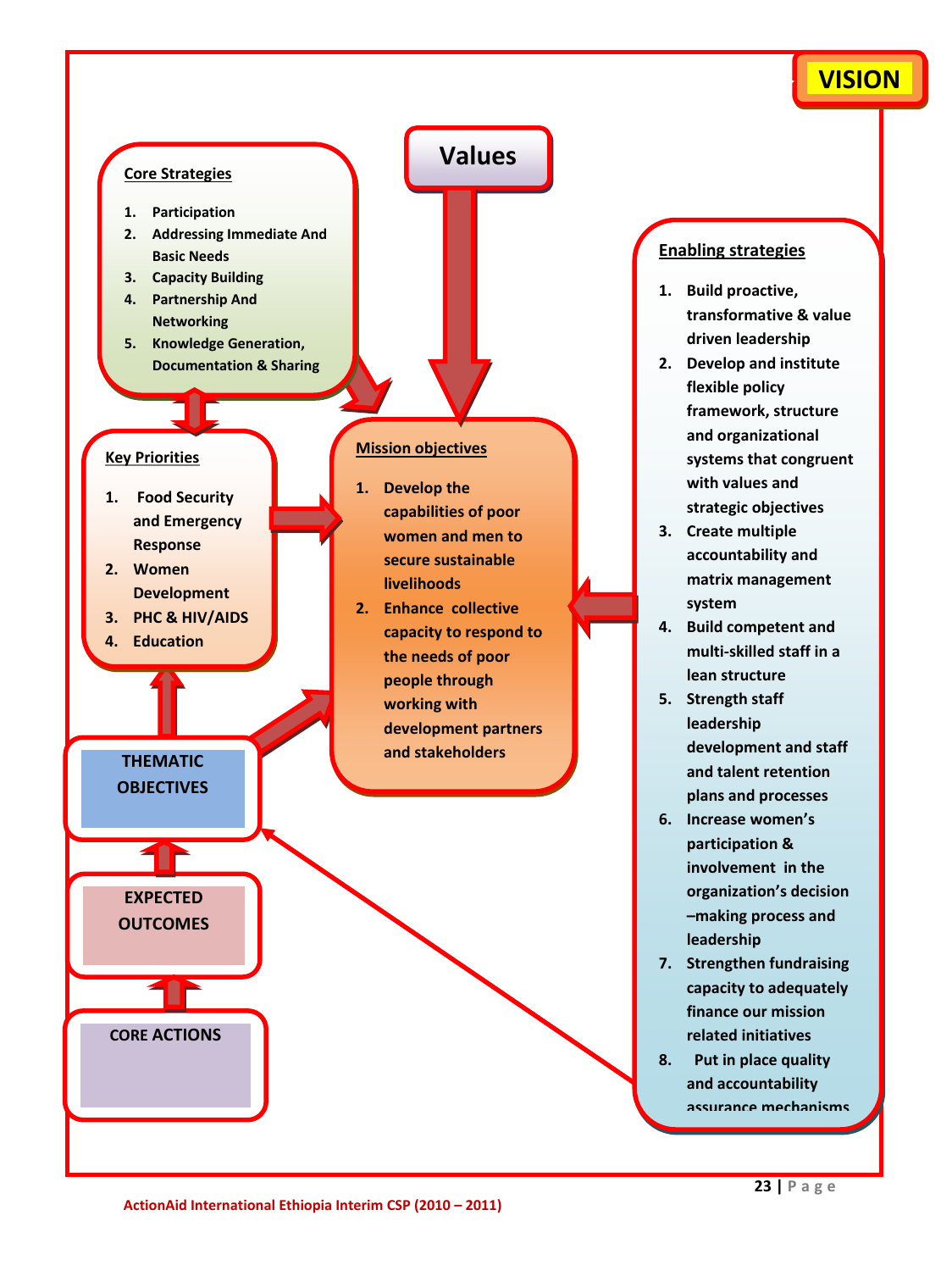

## ActionAid Ethiopia Intervention Areas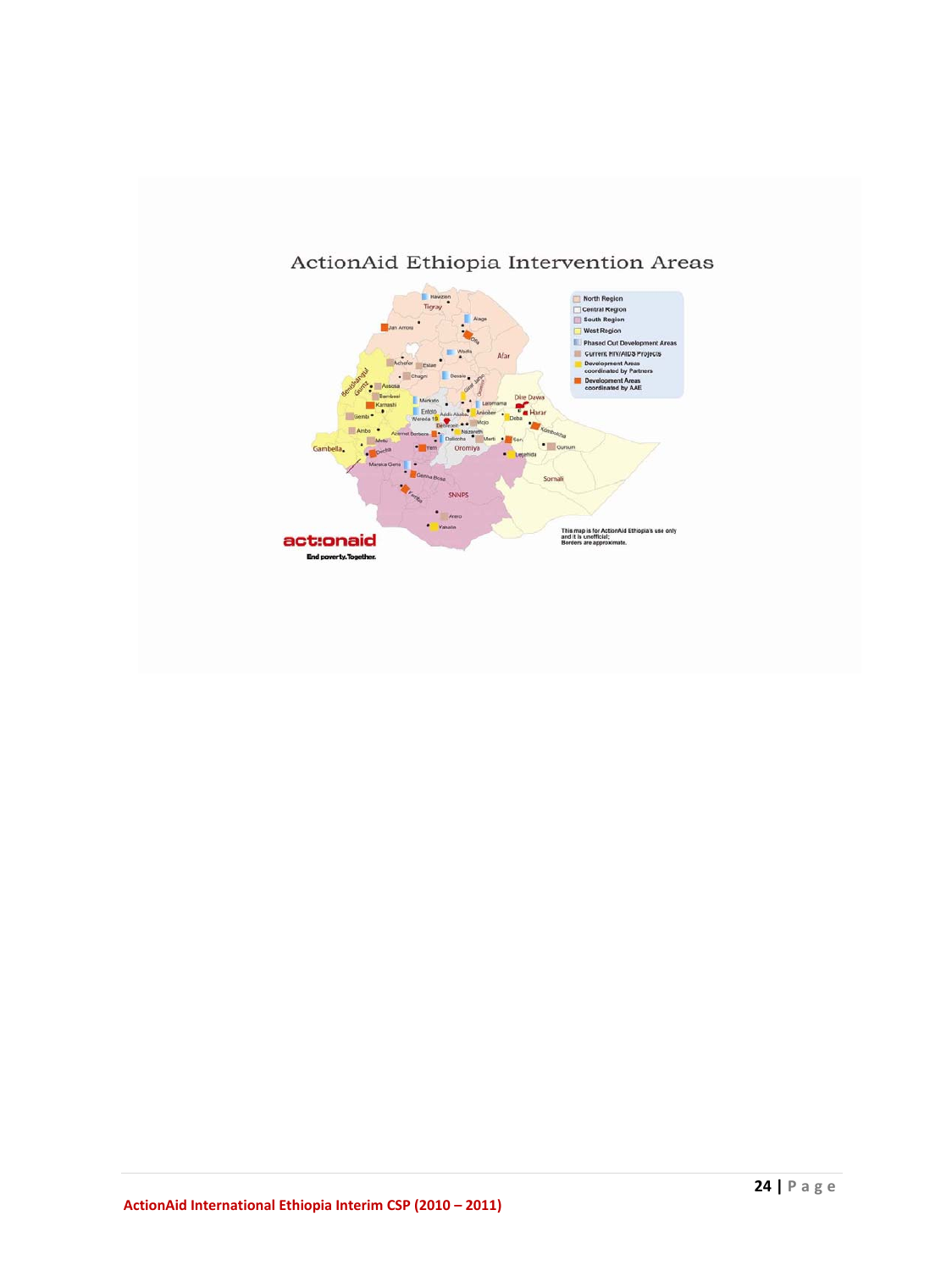# **LIST OF ABBREVIATIONS**

<span id="page-24-0"></span>

| AAI-E          | : ActionAid Ethiopia                                                        |
|----------------|-----------------------------------------------------------------------------|
| AAI            | : ActionAid International                                                   |
| <b>ACCESS</b>  | : Appropriate Cost-Effective Centers for Education within the School System |
| <b>AFD</b>     | : Action for Development                                                    |
| <b>ANPPCAN</b> | : African Network for Protection and Prevention of Child Abuse and Neglect  |
| <b>ALPS</b>    | : Accountability Learning & Planning System                                 |
| <b>APRM</b>    | : African Peer Review Mechanism                                             |
| <b>CBAP</b>    | : Community Based AIDS Programme                                            |
| <b>CBO</b>     | : Community Based Organization                                              |
| <b>CD</b>      | : Country Director                                                          |
| <b>CP</b>      | : Country Programme                                                         |
| <b>CSO</b>     | : Civil Society Organization                                                |
| <b>CSP</b>     | : Country Strategy Plan                                                     |
| DA             | : Development Area                                                          |
| <b>DRR</b>     | : Disaster Risk Reduction                                                   |
| <b>EFA</b>     | : Education For All                                                         |
| <b>ERSHA</b>   | : Ethiopian Rural Self-Help Association                                     |
| <b>FBO</b>     | : Faith Based Organization                                                  |
| <b>FGM</b>     | : Female Genital Mutilation                                                 |
| <b>GIPA</b>    | : Greater Involvement of Peoples living with HIV/AIDS                       |
| GO.            | : Government Organization                                                   |
| HR.            | : Human Resource                                                            |
| <b>HTP</b>     | : Harmful Traditional Practices                                             |
| ICT            | : Information Communication Technology                                      |
| IGA            | : Income Generating Scheme                                                  |
| IMF            | : International Monitory Fund                                               |
| <b>MIPA</b>    | : Meaningful Involvement of People living with HIV/AIDS                     |
| <b>MDG</b>     | : Millennium Development Goals                                              |
| <b>NEPAD</b>   | : New Partnership for Africa's Development                                  |
| <b>NEWA</b>    | : Network of Ethiopian Women Association                                    |
| OD             | : Organizational Development                                                |
| <b>ORDA</b>    | : Organization for Development and Rehabilitation in Amhara                 |
| <b>PADET</b>   | : Professional Alliance for Development in Ethiopia                         |
| <b>PANE</b>    | : Poverty Action Network of civil society organizations in Ethiopia         |
| <b>PASDEP</b>  | : A Plan for Accelerated and Sustained Development to End Poverty           |
| <b>PLWHA</b>   | : People Living with HIV/AIDS                                               |
| PRA            | : Participatory Rural Appraisal                                             |
| <b>PRAD</b>    | : Policy Research and Advocacy Department                                   |
| <b>PRRP</b>    | : Participatory Planning & Reflection Process                               |
| <b>PRSP</b>    | : Poverty Reduction Strategy Paper                                          |
| <b>PVA</b>     | : Poverty Vulnerability Analysis                                            |